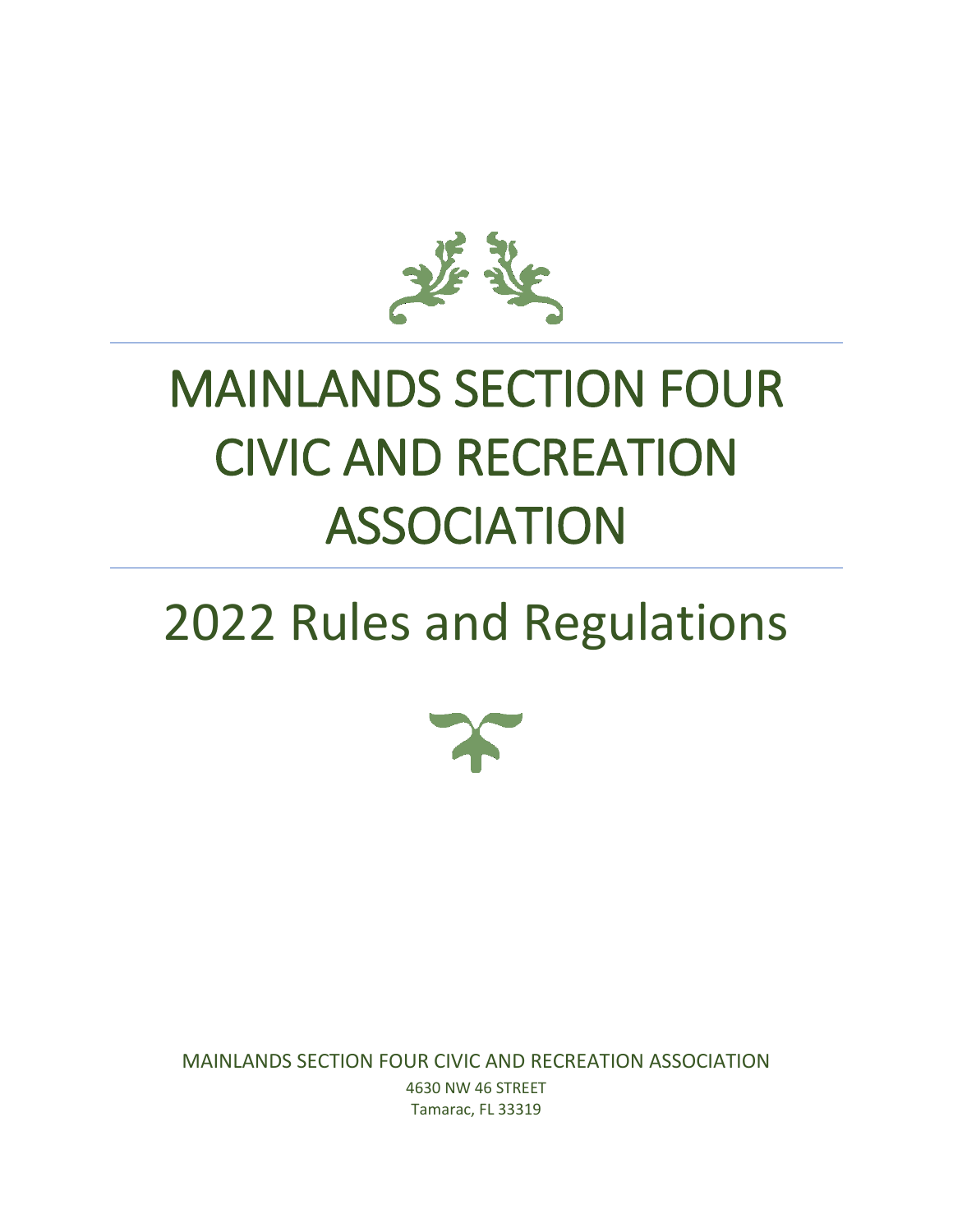4630 NW 46 Street Tamarac, FL 33319

# **Rules and Regulations and Enforcement**

# **TABLE OF CONTENTS**

**SECTION 1: GENERAL RULES AND REGULATIONS…………………….………………… Page 3**

## **Subsections**

- 1. Parking or Storage
- 2. Erection and altering of structures
- 3. Building Repair and Improvements
- 4. Use of Homes (Classification R-1)
- 5. Use of Lands
- 6. Garbage, Refuse and Weeds
- 7. Maintenance
- 8. Grass Cutting and Trimming
- 9. Fertilization andWeed Control
- 10. Sprinkler Services
- 11. Complaints
- 12. Sale, Rental or Leasing
- 13. New Residents Committee
- 14. Roof Cleaning and Painting
- 15. Animals (City of Tamarac Code Must be Complied With)
- 16. Nuisances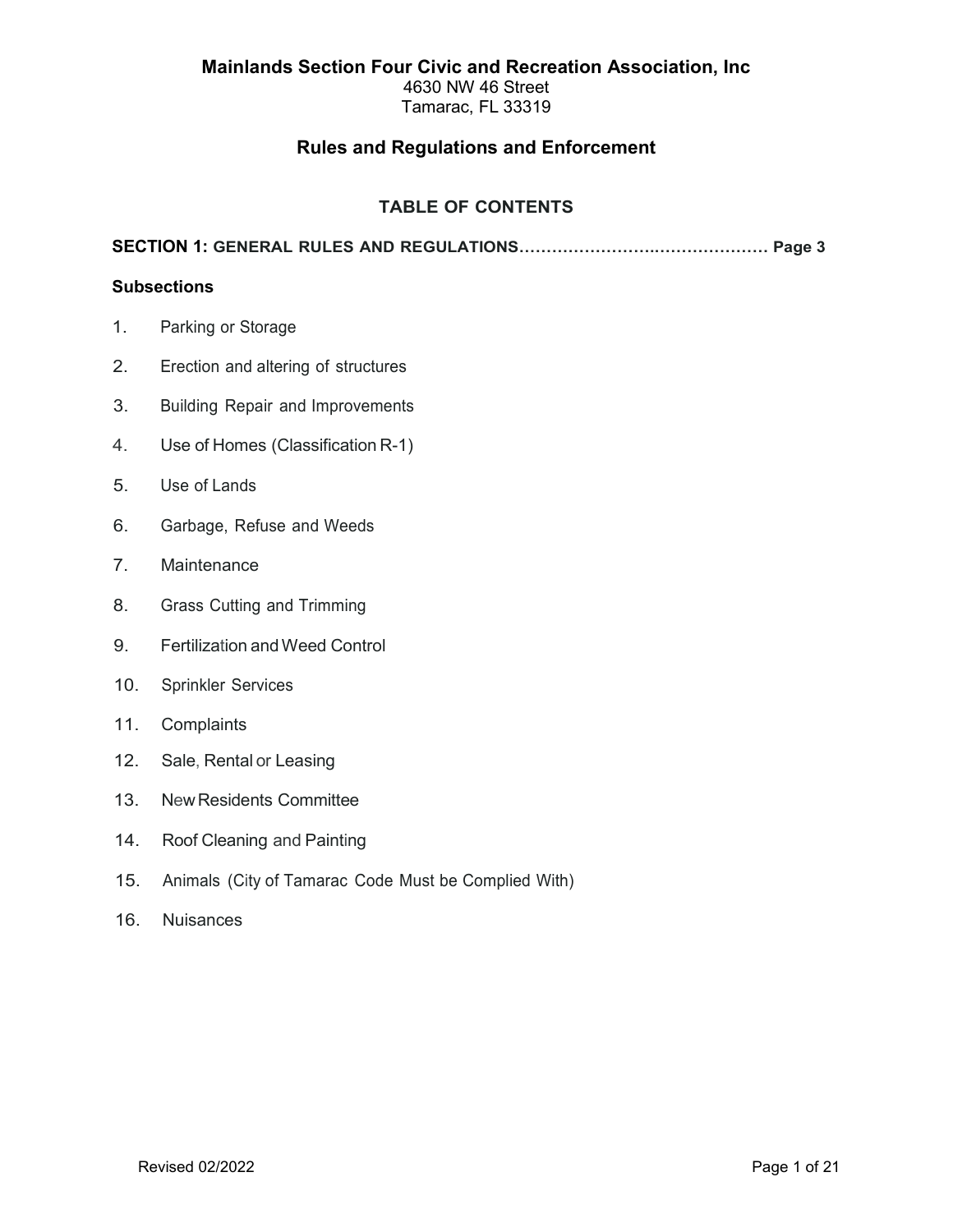Tamarac, FL 33319

# **Rules and Regulations and Enforcement**

# **SECTION 2: RECREATION AREA RULES AND REGULATIONS……………..….…… Page 13**

# **Subsections**

- 1. Recreation Corporation's Function
- 2. No Smoking
- 3. Use of Common Areas and Facilities
- 4. Pool Rules
- 5. Lawn Games Rules
- 6. Rules Regarding Exclusive Use of the Clubhouse

## **SECTION 3: RULES AND PROCEDURES REGARDING THE INSPECTION AND PHOTOCOPYING OF ASSOCIATION RECORDS………………..…. Page 18**

## **Subsections**

- 1. Records Defined
- 2. Persons Entitled to Copy or Inspect
- 3. Inspection and Copying
- 4. Manner of Inspection
- 5. Enforcement of Inspection and Copying Rules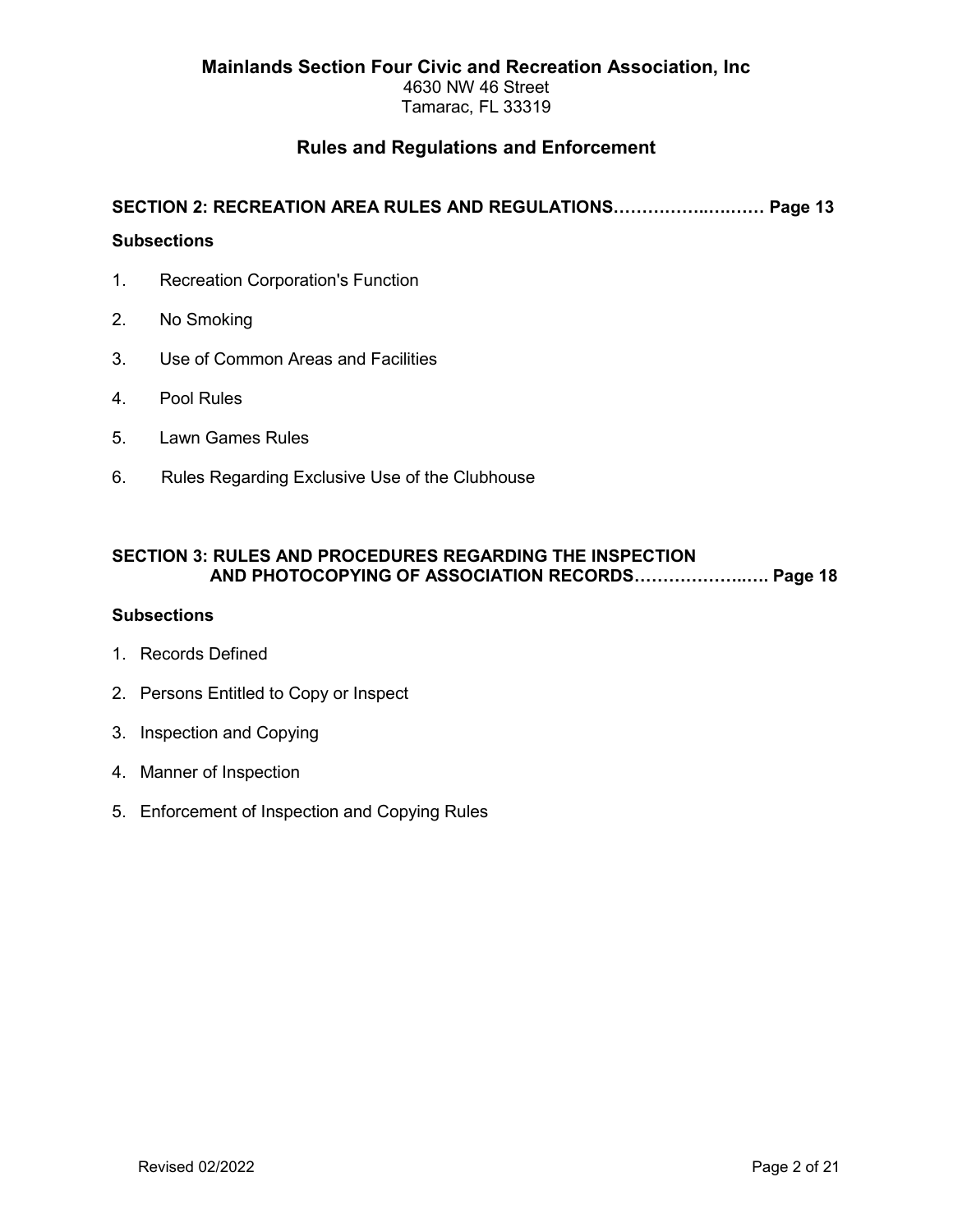4630 NW 46 Street

Tamarac, FL 33319

# **Rules and Regulations and Enforcement**

All Association Rules and Regulations must be enforced uniformly. What is good for one homeowner must be good for or against another. Failure of the Association to enforce a rule or to enforce it only against certain individuals but not others is prohibited.

As a resident of Mainlands Section Four Civic and Recreation Association, Inc., you are also a resident of the City of Tamarac, Florida and subject to that City's Municipal Code. No action by the City, such as issuing of a permit, implies by the City to violate any deed restriction. Where a local deed restriction coincides with a property enacted provision of the Municipal Code the City has the right to enforce that deed restriction.

# **SECTION 1:**

# **GENERAL RULES AND REGULATIONS**

# **1. Parking or Storage of Commercial or Recreation Vehicles, Boat and Boat Trailers**

- A. Overnight parking or storage of trucks, in excess of three-quarter (3/4) ton capacity and commercial vehicles are prohibited. The overnight parking of vehicles of any kind upon the public right of way is prohibited. The number of vehicles is limited by size of driveway, carport and garage, if applicable. No home should have more cars than fit therein. It is a City of Tamarac violation to park vehicles in the street overnight.
- B. Pick-up trucks and vans are restricted to three-quarter (3/4) ton capacity or less.
- C. No homeowner or guest may display any type of commercial sign or advertising, whether in an active or inactive enterprise, in any location on a vehicle parked overnight, or for an extended period. Day time parking of contractors performing services is exempt between **8 AM and 7 PM.**
- D. Parking of boats and trailers upon any land is prohibited, unless such are completely garaged.
- E. Temporary Parking for overnight guests is available at the clubhouse area. This parking space may be used in emergencies, only when the homeowner's regular parking area cannot be used (due to for example, construction work or some other contingency). This temporary period of time may not exceed 3 consecutive days for the same vehicle, in any 3 month period. Painting, widening, resurfacing, or replacing of driveways will be an exception to this rule allowing a 12-day permit. In the event that a scheduled function is being held at the Clubhouse, cars must be moved. A permit must be requested from the House Chair or other Board member and must be displayed on the vehicle while it is parked at the clubhouse.
- F. In the event that a homeowner requires more parking spaces in order to abide by rule (1) the homeowner may construct additional paved driveway space in front of their home, after first obtaining permission from the Board of Directors by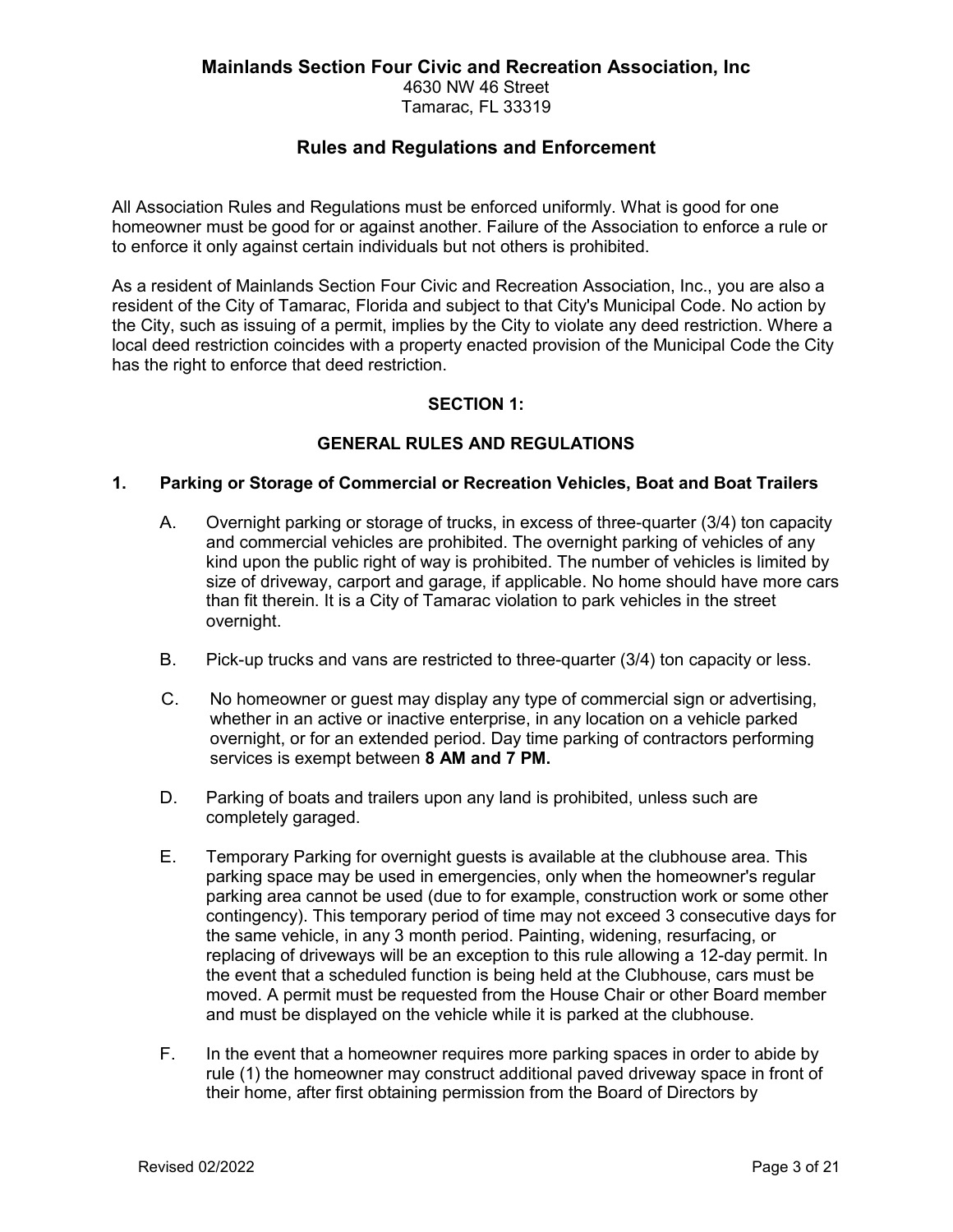submitting a survey with the size of the proposed driveway, and by following City of Tamarac Code Requirements. Approval and permit must first be obtained from the City of Tamarac (See City of Tamarac Code Chapter 24).

- G. The maximum width of the driveway may not exceed 24 feet or less based on lot size. No circular driveways are allowed. No lot shall have more than one driveway.
- H. No parking on the grass is permitted by any homeowner, visitor, guest, renter, or vendor at any time for any reason.
- I. Penalty for Parking Violations: Vehicles which do not conform to the parking rules of the Rules and Regulations (Section 1 A-L) will be subject to fines. For violation of any parking rule or restriction in this section, the Board can impose fines up to **\$100** for each day a violation continues as set forth in the Deed Restrictions Article IX (h).

The Board may keep a record of the time and date of the posting of a Notice on the vehicle in violation of the rules. In addition to the Make, Model and license plate number of the vehicle, a statement of the infraction will be noted.

J. Vehicle Repairs. No major repair of vehicles is permitted. A major repair is any work on the vehicle motor, brakes, transmission, oil change, and frame, etc.

Emergency repairs to enable the vehicle to be moved are excluded if the work does not require more than eight (8) hours' time.

K. All vehicles parking within the Community shall be properly registered and Display a valid license tag.

Unregistered vehicles will be reported to the proper authorities (police, code enforcement) within 48 hours of Notification to owner as set out in the Deed Restrictions.

L. No one is allowed to park in the driveway or in front of a vacant house without the express written permission of the owner with a copy of same provided to the Board of Directors.

## **2. Erecting, Constructing and Altering of Structures**

Homeowners shall submit an Application for Approval for Architectural Changes to the Board of Directors, along with a diagram for consideration. Once approved, plans must be submitted to the City of Tamarac for permits and approval. NO WORK CAN BE STARTED UNTIL THE APPROVAL FORM IS SIGNED BY THE BOARD AND RETURNED TO THE OWNER(S).

The Board shall have final approval and give due consideration to the characteristics of the community of the Mainlands of Tamarac Lakes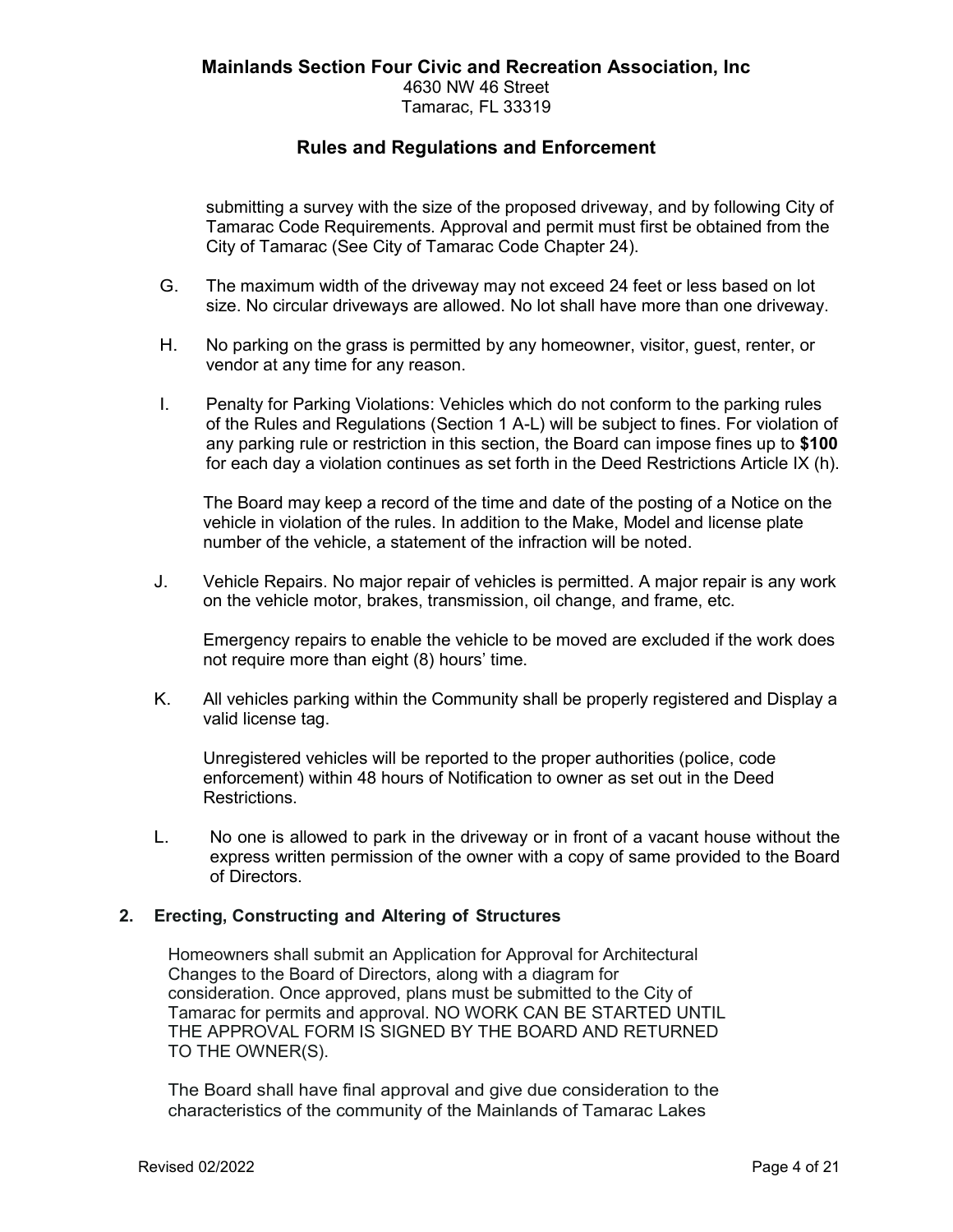Section Four as a retirement community and the ability of any proposed structure to harmonize with that concept. The Board is permitted to employ aesthetic values in making its determinations.

## **3. Building Repair and Improvements**

Building Permits are required for structural repairs. It is advisable to contact the City of Tamarac Code Enforcement office before making any repairs, to establish the need for a permit. Failure to do so may incur fines and in some cases complete removal or partial removal of such structure as directed by the City of Tamarac.

#### **4. Use of Homes (Classification R-1)**

No trade, business or profession, etc. or any other type of commercial activity shall be carried out upon any of the foregoing described lands except for those in-home businesses that have no employees, no high-volume traffic, no deliveries of goods for sale, require no signage on the outside of the lot, and requires meetings with nonresidents.

All lots in the Mainlands Section Four Civic and Recreation Association, Inc. are restricted to the use of a single family, its household, and guests. No accessory buildings may be erected to furnish accommodations for an additional family.

#### **5. Use of Lands**

No fences shall be permitted anywhere within the subdivision,

Planter hedges should be thin and not to exceed the height of the base of the windows. Planters may extend two (2) feet from the foundation of the home in the front and rear yard ONLY. (See Deed Restrictions)

There is a limit to the number of trees and types of trees that are allowed to be planted and must be approved by the Board of Directors.

Outdoor clothes drying activities are restricted to the section of the yard that is not visible from the street. All clothes poles shall be such that they must be removed when not in use. There shall be no permanent clothes poles/lines.

No gravel or black-topped or unpaved parking strips are permitted, all parking and/or walkway extensions shall be reinforced concrete. Pavers for patios, front porches, or walkways must be by permission of the Board of Directors and the City of Tamarac Code Enforcement Board, if applicable, who may issue a permit for the work to be done.

#### **6. Garbage, Refuse and Weeds**

A. The City contracts for disposal of garbage refuse and weeds, and the cost is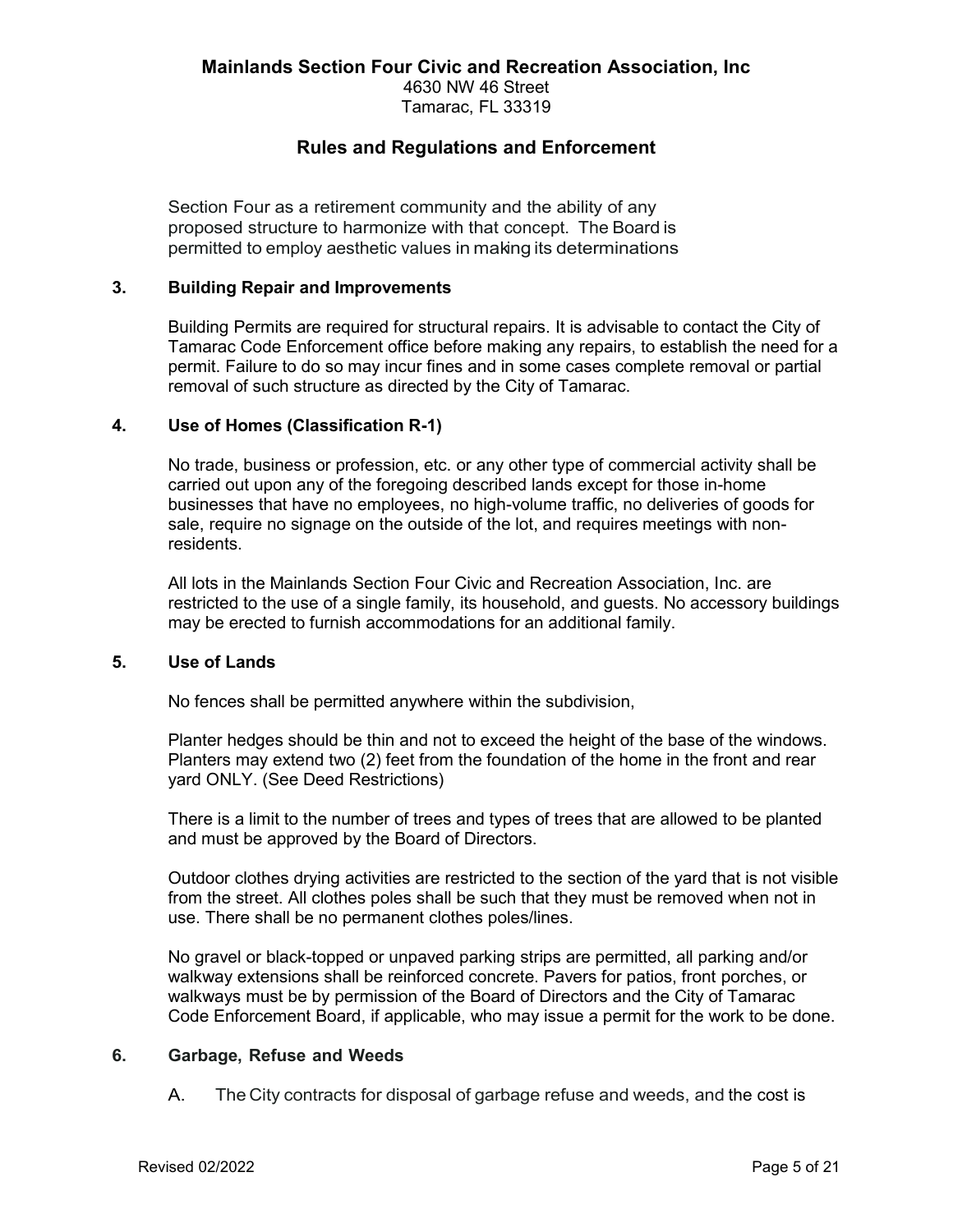financed through the non-ad valorem tax of the City.

- B. Each resident must have a City Vendor supplied receptacle for storage, which can be closed and must be covered and placed out of plain view from the front and/or sides of a home. (Green lid for refuse and yellow lid for recyclables).
- C. Refuse (in Green lid receptacle) and bulk pick up is picked up Monday mornings. Refuse (in Green lid receptacle) and Newspapers, glass and aluminum recycling items (in Yellow lid receptacle) are picked up on Thursdays. Please follow City of Tamarac guidelines for bulk and recyclable pick up.
- D. Do not put out until after dusk the previous evening.
- E. Unsanitary conditions on private property are definitely stated to constitute a nuisance, since they are health and fire hazards and must be disposed of properly. These are:
	- 1. Dense growth of trees, vines or underbrush, all weeds, saw palmettos wide growth, rubbish, undergrowth, trash, fallen fruit, dead trees, standing or fallen, and construction materials.
	- 2. Permitting standing water.
	- 3. There is also a strong anti-littering ordinance enforced by the City of Tamarac.

## **7. Maintenance Fees**

Payments are due on the 1<sup>st</sup> day of each month. Payments made after the 15<sup>th</sup> of the month are considered delinquent. Owners delinquent in payments are subject to penalties that include interest, penalties, liens on their property and foreclosures. If a payment is over two months past due, it will be turned over to Collections for legal processing. At that point, additional fees will apply, therefore, it behooves owners to pay their maintenance fees in a timely manner.

The owner of any lot agrees to utilize the services of the companies contracted by Mainlands Section Four Civic and Recreation Association, Inc. and to pay the reasonable rates or charges, which may be charged for such services as established from time to time, or by changes in ordinance of the City of Tamarac, County of Broward, or State of Florida.

The above includes the pro rata share of costs including lawn maintenance, sprinkler system, and taxes, and for the operation, maintenance and repair of the recreation and parking facilities, including the Clubhouse and pool, located upon the following described lands. Parcel R of the Mainlands Section Four Civic and Recreation Association, Inc. according to the plat thereof, recorded in Plat Book 68, Page 4, Public Records of Broward County, Florida. The above reasonable costs are to be payable in equal monthly installments by each lot owner to Mainlands Section Four Civic and Recreation Association, Inc.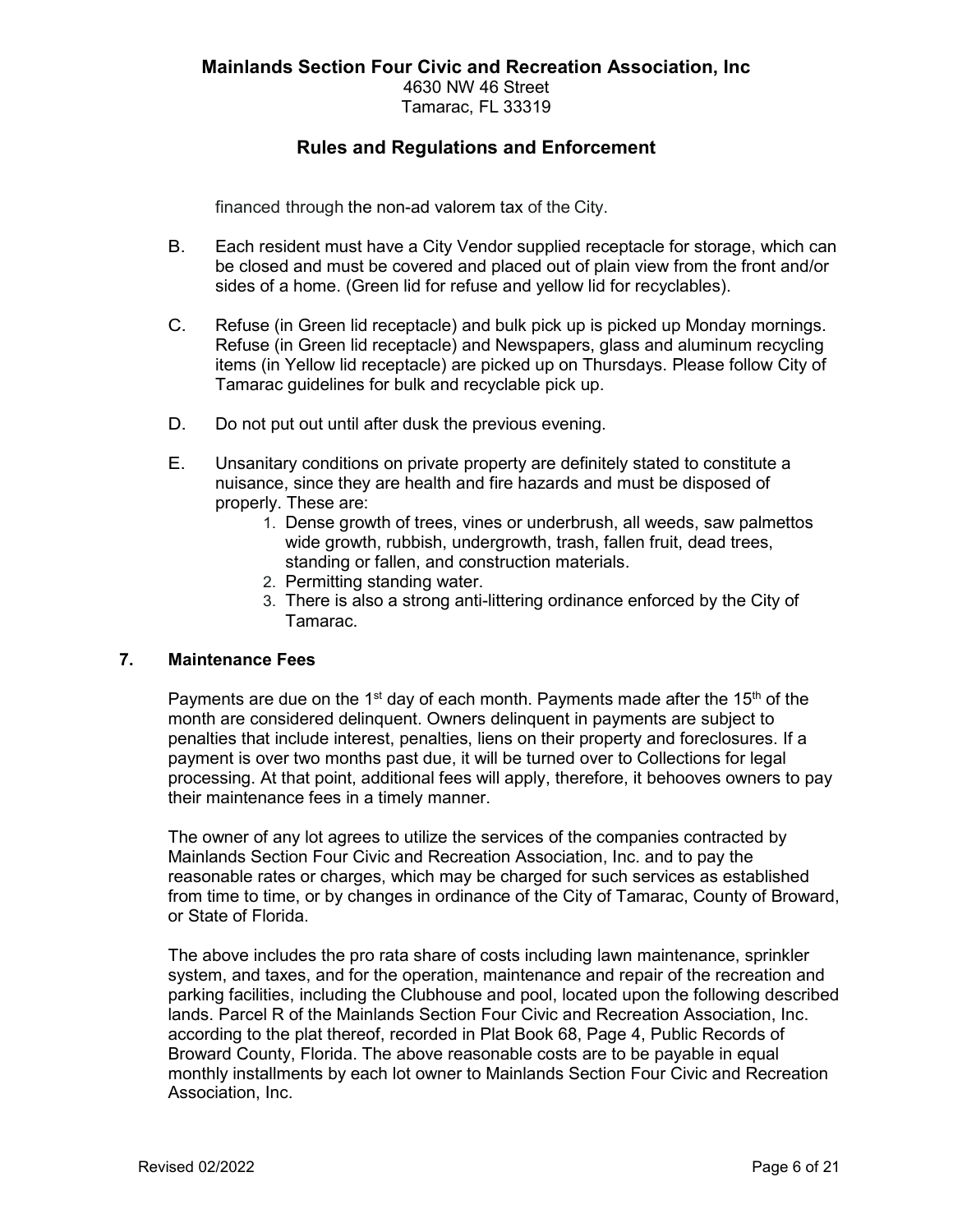Tamarac, FL 33319

# **Rules and Regulations and Enforcement**

Voting privileges are governed by Florida Statute 720.305 and can be suspended for non-payment of maintenance dues in accordance with Section 720.305FS, as amended from time to time.

## **8. Grass Cutting and Trimming**

Grass cutting and trimming is provided as a part of the assessment package (monthly maintenance fees). It is understood by the homeowners that access over and through the land must be provided by homeowners for upkeep purposes. Adequate protection of (approved) plants, trees and borders must be provided by the homeowner, (i.e. concrete or ceramic edging). Cutters will not trim around unprotected areas or against fragile barriers. Care of (approved) trees, shrubbery and all other landscape maintenance is the homeowner's responsibility.

## **9. Fertilization and Weed Control**

Fertilization and weed control is provided with the above service (not less than two (2) times per year) or as determined by need and best practices.

## **10. Sprinkler Services**

Routine sprinkler service is provided by the Association as a common expense (i.e., which shall include, without limitation inspection to ensure water flow and the replacement of heads and nipples damaged during cutting of grass and trimming). Any cost or expense incurred by the Association in the maintenance, repair, or replacement of any portion of the sprinkler system damaged by the owner, or his or her family member, tenant, or invitee shall be the responsibility of the owner and an individual special assessment against the lot, collectible in the same fashion as any other assessment provided in the Declaration.

Call the Maintenance phone number (954-733-3009) for any sprinkler problems. You may also complete an Irrigation Work Order found in the bin outside the Clubhouse office door. Please leave your name, address and the nature of the problem. Also put out a red flag at the location of the problem. If the problem is in the back yard, a red flag is also placed near the front of the property near the road. Flags can be found in the Section Four clubhouse hanging in a container on the wall by the stage.

Homeowners **may not** install or increase the number of sprinkler heads or change the type of heads or add a diverter cover. Both of the above may increase water consumption and destroy the balance of water available in the system, usually diminishing flow in a neighbor's system.

## **11. Complaints**

Complaints concerning services should be made directly to the Chairperson of Maintenance via the dedicated phone number (954-733-3009). No homeowner shall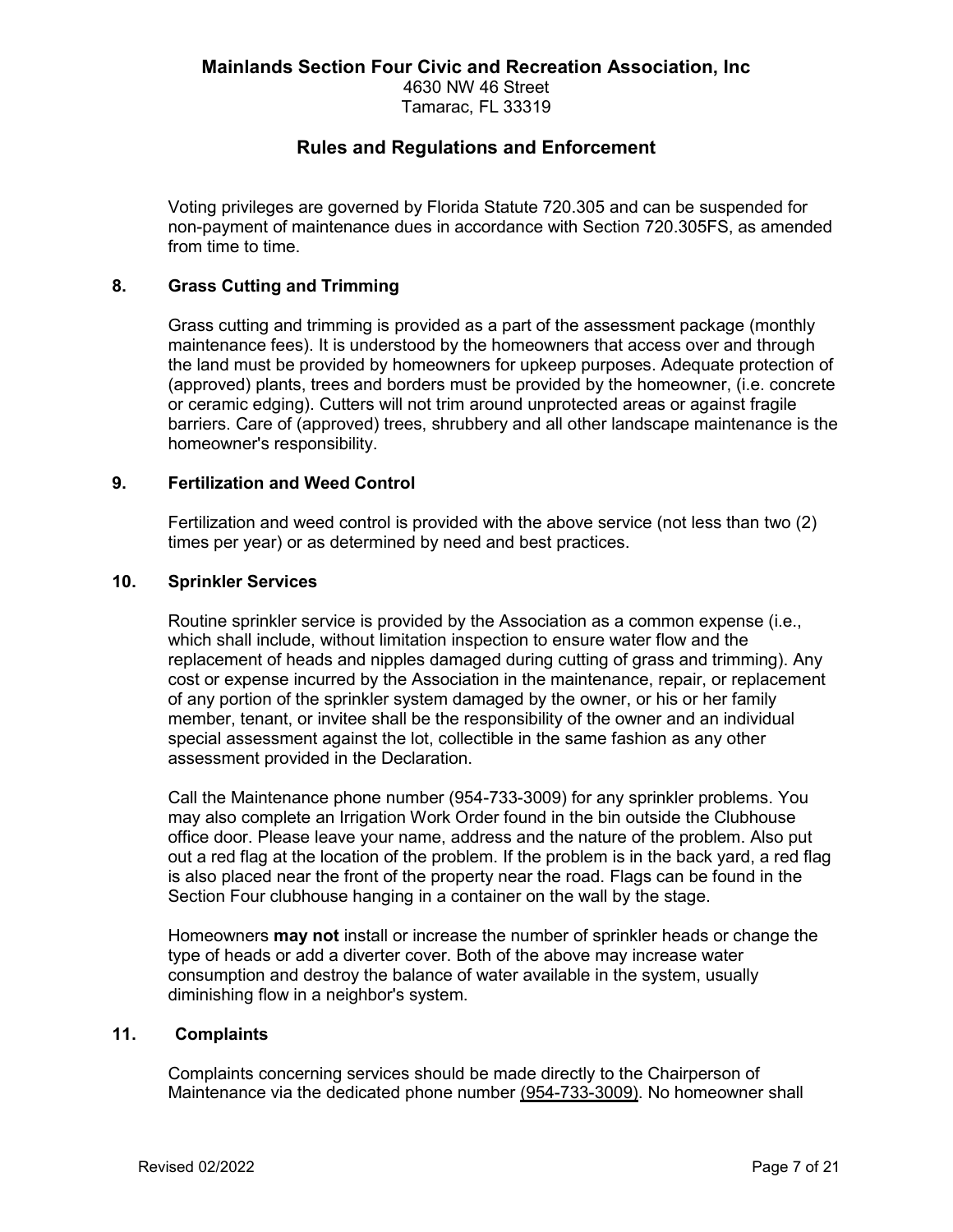instruct or follow a worker performing his/her job. Complaints will be handled between the contractor and the Chairperson of Maintenance.

Written complaints should be placed in the Maintenance box or by request placed on the agenda of the next General Meeting. Please notify the President if you wish an item be placed on the agenda. All written complaints must be signed by the addressee or will be disregarded. Calls from persons who will not identify themselves will be terminated.

## **12. Sale, Rental or Leasing, or Any Transfer of Title Including By Means of a Quit Claim Deed or Inheritance**

Owners must notify the Board of Directors in writing and arrange for buyers, renters or lessees to be interviewed by members of the New Residents Committee prior to closing or rental agreement. If a Quit Claim Deed is being considered, the Board of Directors must be notified in order for the prospective owner to complete an application, background and financial check, and interview as would be required of any prospective buyer.

If the property is acquired due to inheritance, the Association must be notified in order that an application and further information be obtained for the Association records. *In addition, a document showing proof of property transfer by inheritance must be provided to the Association.*

A non-refundable administrative fee shall be assessed against the Applicant(s) at that time (except as it applies to a rental. The rental fees are assessed against the owner of the property which he/she can then assess against the Renter).

At least one full time occupant must be 55 years of age or older. Children under the age of 18 years are not permitted as permanent residents. Buyers must have a credit score of 700 or higher and Renters must have a 650 credit score or higher. See Deed Restrictions for any other requirements.

Visitors under the age of 18 must be supervised by resident.

Children under eighteen (18) years of age are permitted to visit for a total of 30 days and nights in a twelve (12) month period, in the aggregate.

All occupants must provide proof of dates of birth with a photo ID such as a driver License, State ID card or passport.

All homes are restricted as single family residences and are limited to a maximum of 4 permanent approved residents per home.

Owners planning to rent or lease their homes must do so no more than once per year for a minimum of 3 months and maximum of one (1) year (same occupants who have gone through the application and interview process for approval). All prospective Renters must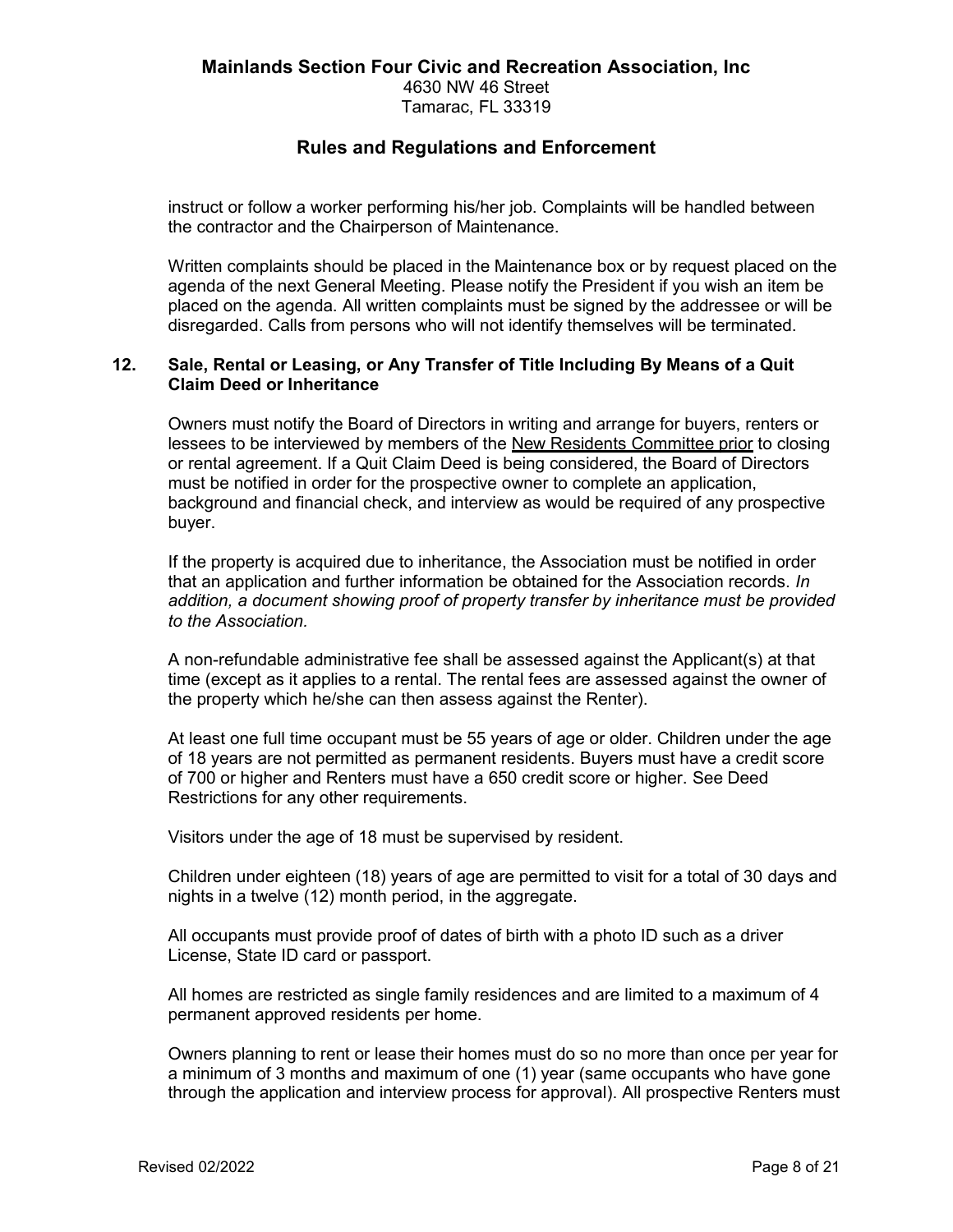Tamarac, FL 33319

# **Rules and Regulations and Enforcement**

be approved by the New Residents Committee and make application to the Board of Directors. Transients are not permitted. New owners cannot rent the residences for the first two years after purchase of the home.

**NOTE:** Leases shall be renewed annually and a copy of the new lease must be provided to the Association by the property owner each and every year of rental occupancy.

**NOTE:** *If an owner has outstanding fees owed to the Association, Florida Statue 720.3085(8) allows that the Association may require the Renter to pay their rent directly to the Association until such time as all monies owed are paid in full. Renters cannot be penalized by the Owner for doing so. See this Statute for details.*

It is the intent of the Association to have homeowners residing in our community. As such, investors must sign an Affidavit stating that the Affiant is purchasing the property in order to make repairs and improvements to the house and intends to sell the property within a six month period. And Affiant understands that he/she/they will pay six (6) months' Maintenance Dues, in advance as provided in the Deed Restriction Article IV, Section H (1).

No homeowner or investor shall own more than two homes in the Mainlands Section Four Civic and Recreation Association, Inc. at any one time.

It is the duty as well as the responsibility of each homeowner who plans to sell, lease or rent his or her home, to provide the intended lessee, tenant or purchaser with an updated package of information, including Governing Documents (Deed Restrictions and By-Laws) and Rules and Regulations, informing the prospective person or persons, of the fact that Mainlands Section Four Civic and Recreation Association, Inc. is a Mandatory Homeowners' Association. As a member of the Association, assessments are incurred and if not paid a lien may be placed against their property. To avoid penalties and/or fines, there are rules and regulations to which they must conform. If the Association provides the copies, the seller is responsible for the charge of \$25.

Florida law provides that each prospective homeowner must be presented a "Disclosure Summary" before executing the contract for the sale of a home. This Disclosure Summary must be supplied by the parcel owner (seller) to the prospective purchaser (buyer). The "Disclosure Summary" should contain, including, without limitation, the following, as more specifically set forth in Section 720-401 of Florida Statutes, as amended from time to time.

- 1. As a purchaser of the property in this community, you will be obligated to be a member of the Homeowners' Association.
- 2. There have been or will be recorded restrictive covenants governing the use and occupancy of the properties of the community.
- 3. You will be obligated to pay assessments to the Association. These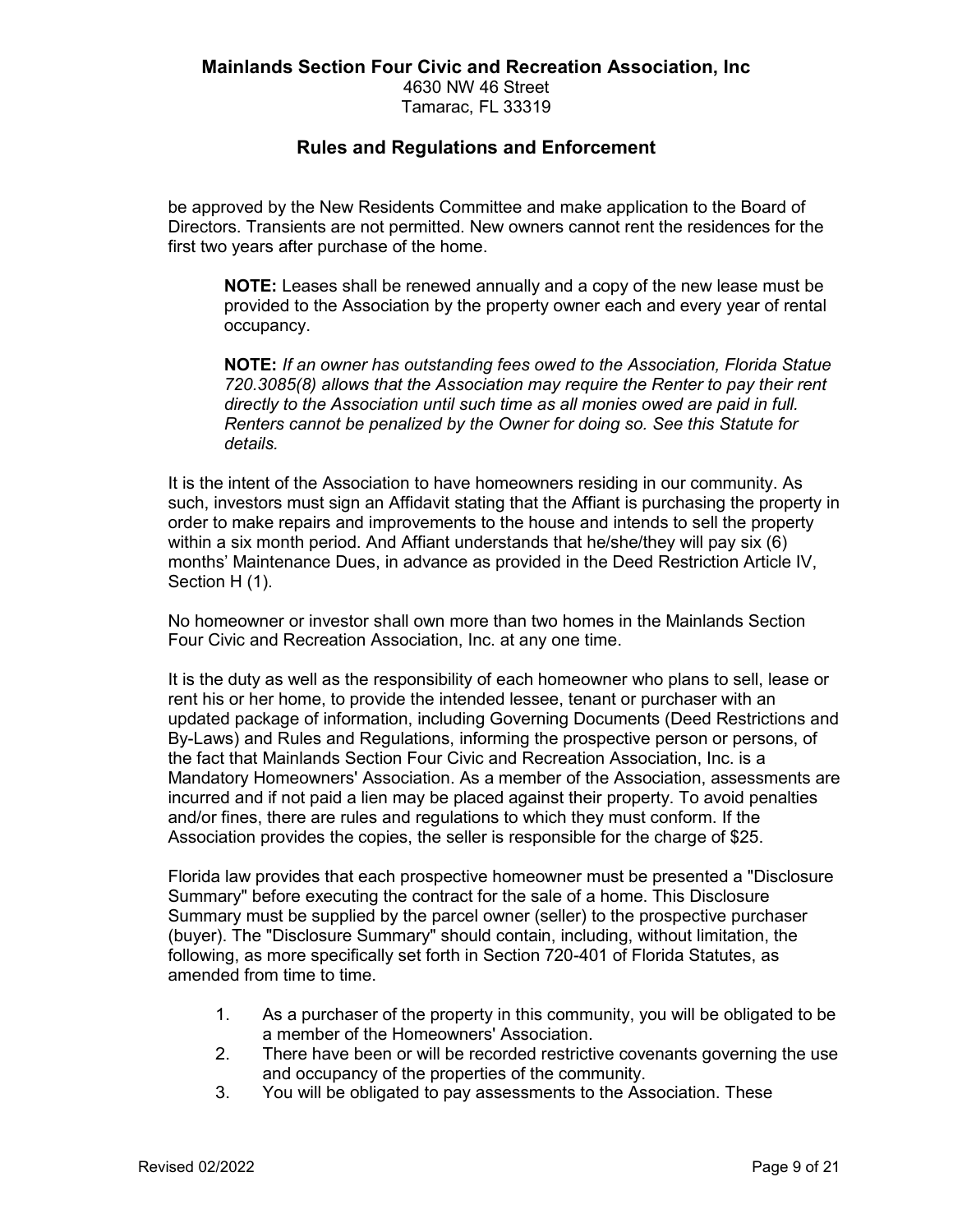assessments may be subject to periodic changes.

- 4. Your failure to pay these assessments could result in a lien on your property.
- 5. There may be an obligation to pay rent or land use fees for recreational or

other commonly used facilities as an obligation of Membership in the Homeowners Association.

- 6. The restrictive covenants cannot be amended without the approval of the Association membership per Deed Restrictions and By-Laws.
- 7. The statements contained in the disclosure are only summary in nature and as a prospective purchaser you should refer to the covenants and the Association Governing Documents for complete details.

## **13. New Residents Committee**

A " New Residents' Committee" is made up of certain board members and appointments made by the Board of the membership at large.

Members of the New Residents' Committee are not allowed to meet with or speak to a prospective buyer or renter prior to the application process. Any questions that buyers may have regarding the rules and regulations, deed restrictions and by laws of the Association should come through their real estate agent or the sellers. The sellers are responsible for providing the Deed Restrictions, By Laws and Rules and Regulations to the buyers at or before the signing of the contract for sale.

Upon a contract of sale or lease, the agent or the seller or homeowner must provide a copy of the contract for sale or lease to the chair of the New Residents Committee/Association. Once the contract is provided, the application package will be provided. The application fee as determined by the Board from time to time, must accompany the completed application packet from the buyer or renter.

# **14. House Exterior, Roof Cleaning and Painting**

In order to maintain the aesthetic qualities of the community, the exterior of all homes must be kept in good repair, painted periodically to present a clean and uniform surface etc. This includes being free of mold, mildew, and peeling paint. The color of all homes must be in keeping with the community decor with the Board of Directors having final approval of exterior colors. Driveways must also be maintained to be clean and free of discoloration and oil stains.

You are required to maintain the clean appearance of your roof as required by the City of Tamarac Code. Also, if you do not have a tile roof but have any other type of covering, your roof must have a clean appearance, free of discoloration and stains as required by the City of Tamarac Code.

In the event your home maintenance is neglected, the Association has the right to notify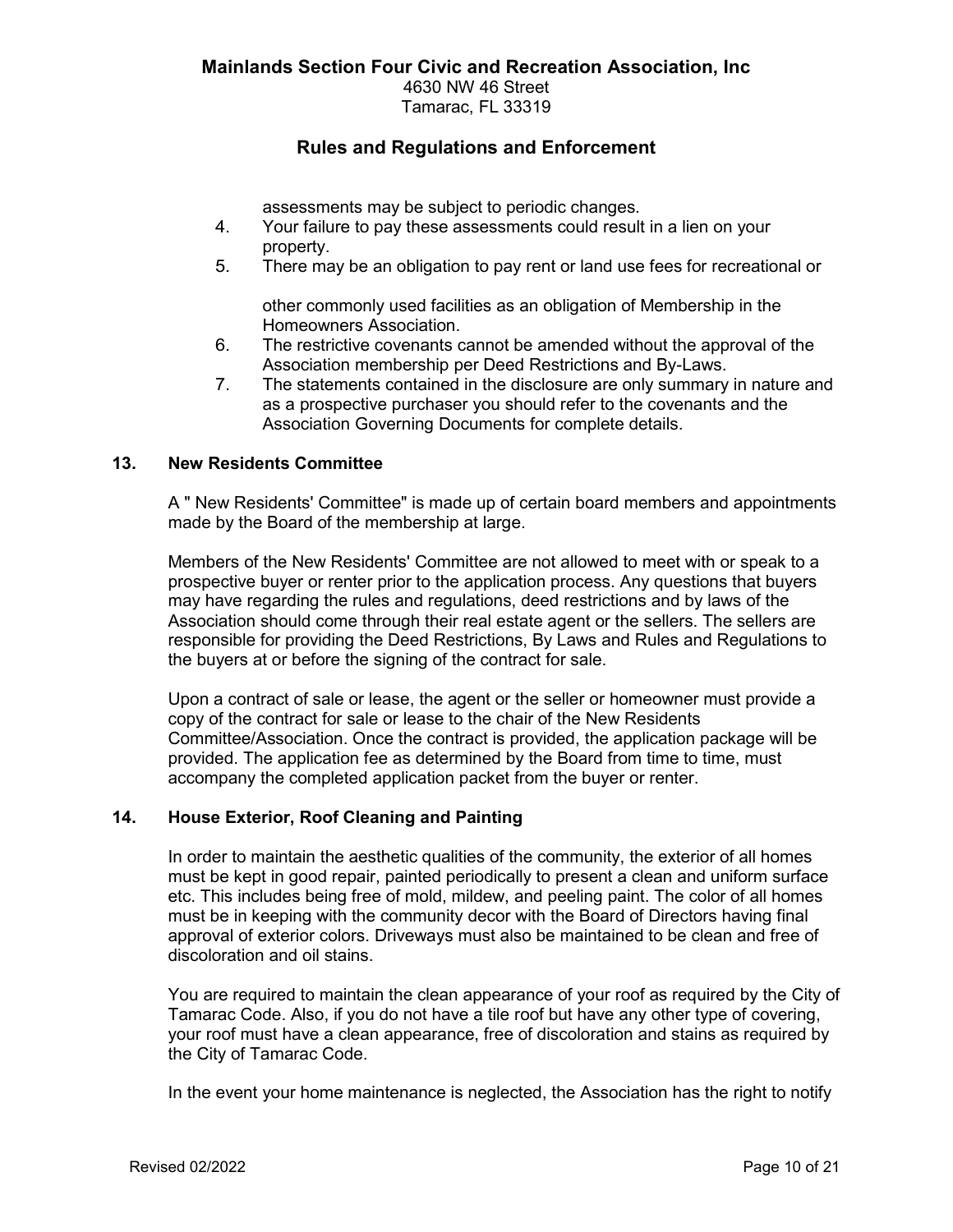Tamarac, FL 33319

# **Rules and Regulations and Enforcement**

the City of Tamarac Enforcement Office for necessary action. The Association also has the right to proceed against the lot owner by whatever legal remedy is available to them.

# **15. Animals (City of Tamarac Code Must Be Complied With)**

- A. No animals are allowed to roam at large. A wandering pet may be picked up by authorized City of Tamarac officials, and retained for five (5) days, by animal control at the owners' cost. No pet may be "tied out" on the exterior of a home for more than one (1) hour at a time.
- B. Animals must be contained or restrained on a leash no longer than eight (8) feet, when off the owner's premises.
- C. All animal bites or other bodily damage to others must be reported by the owner, within twenty-four (24) hours of the incident to the police department and/or other appropriate authorities.
- D. Persons walking an animal are required to carry a scoop or similar visible device or bag to remove excrement left by the pet on any property including the owner's and then place it in the proper receptacle on the owner's property. Blind persons assisted by a guide-dog are exempt. Persons convicted of a violation of this ordinance can be fined up to \$500 or imprisoned for up to ninety (90) days or both. (See Tamarac Code). Please do not allow your dogs to urinate on a homeowner's personal property such as trash receptacles, bulk pickup (for the sanitation of the garbage vendors) or vehicle tires.
- E. No more than three domestic (3) pets may be a part of any single household.
- F. Persons walking an animal must not allow their pet to wander back in and through any property but must comply with the spirit of the "curbing law". Keep your pet tethered near the streets edge not allowing the pet leeway to roam freely over and throughout your neighbors' property.
- G. Leashes which have an automatic recoil device allowing a pet more leeway than the legal eight (8) feet are not permitted on any lot other than the owner's.
- **H. Pets of any kind are not permitted on the premises of the Recreation area particularly in activities areas and most especially not within the fenced in area around the swimming pool or in the swimming pool itself.**
- I. **No feeding of ducks or other wildlife is allowed.**

# **16. Nuisances**

No nuisances or any use or practice that is the source of unreasonable annoyance to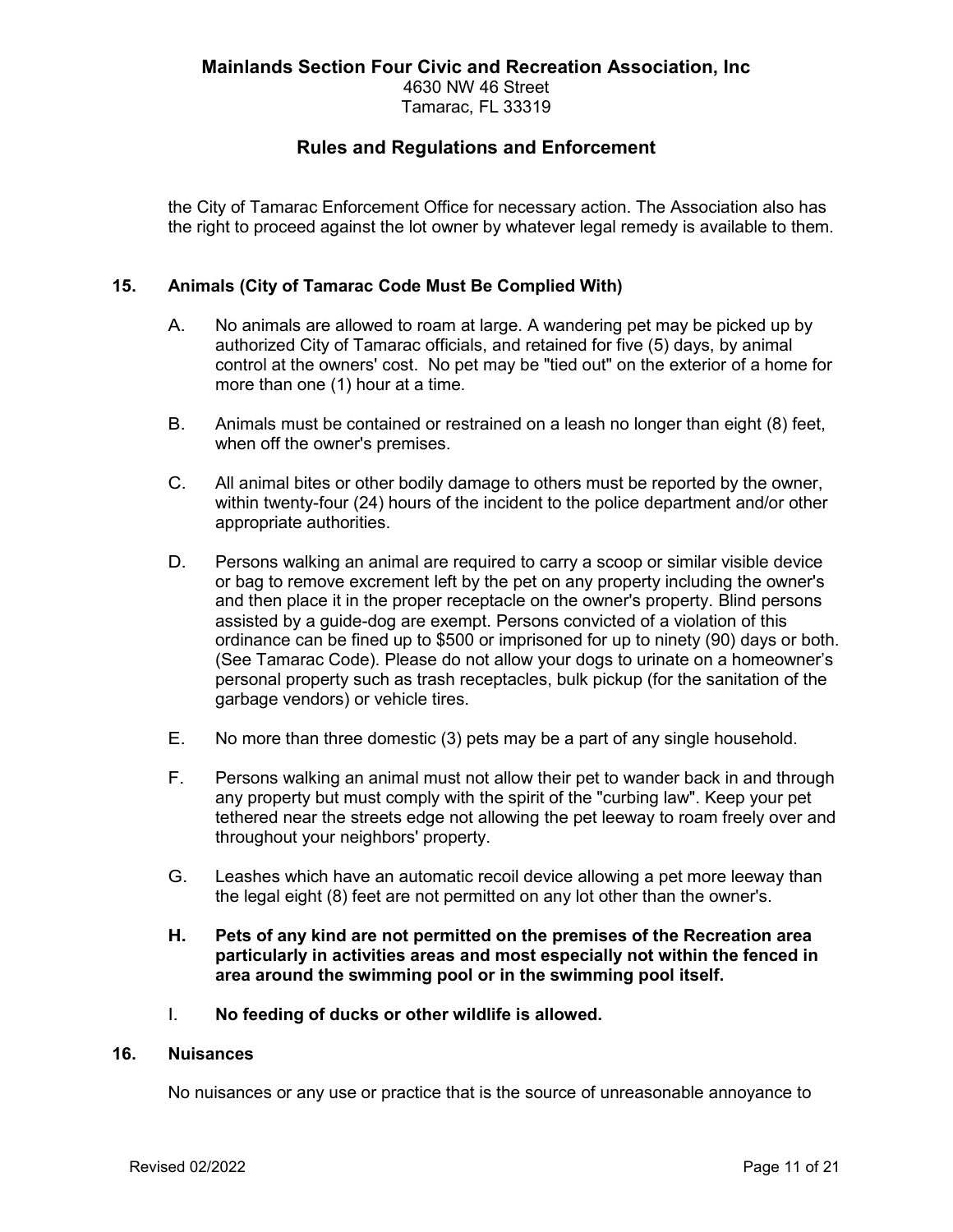Tamarac, FL 33319

# **Rules and Regulations and Enforcement**

others, or which interferes with the peaceful possession and proper use of the property, is permitted. No firearms shall be discharged within any of the community property. (This does not apply to Stand Your Ground Laws.)

Local ordinance for noise abatement must be obeyed. Excessive noise is a nuisance to your neighbors and a City of Tamarac violation.

It is unlawful to dump oil, paint, refuse, insecticides and any other poisonous or noxious chemicals in the storm sewers or canals including cigarettes and animal refuse.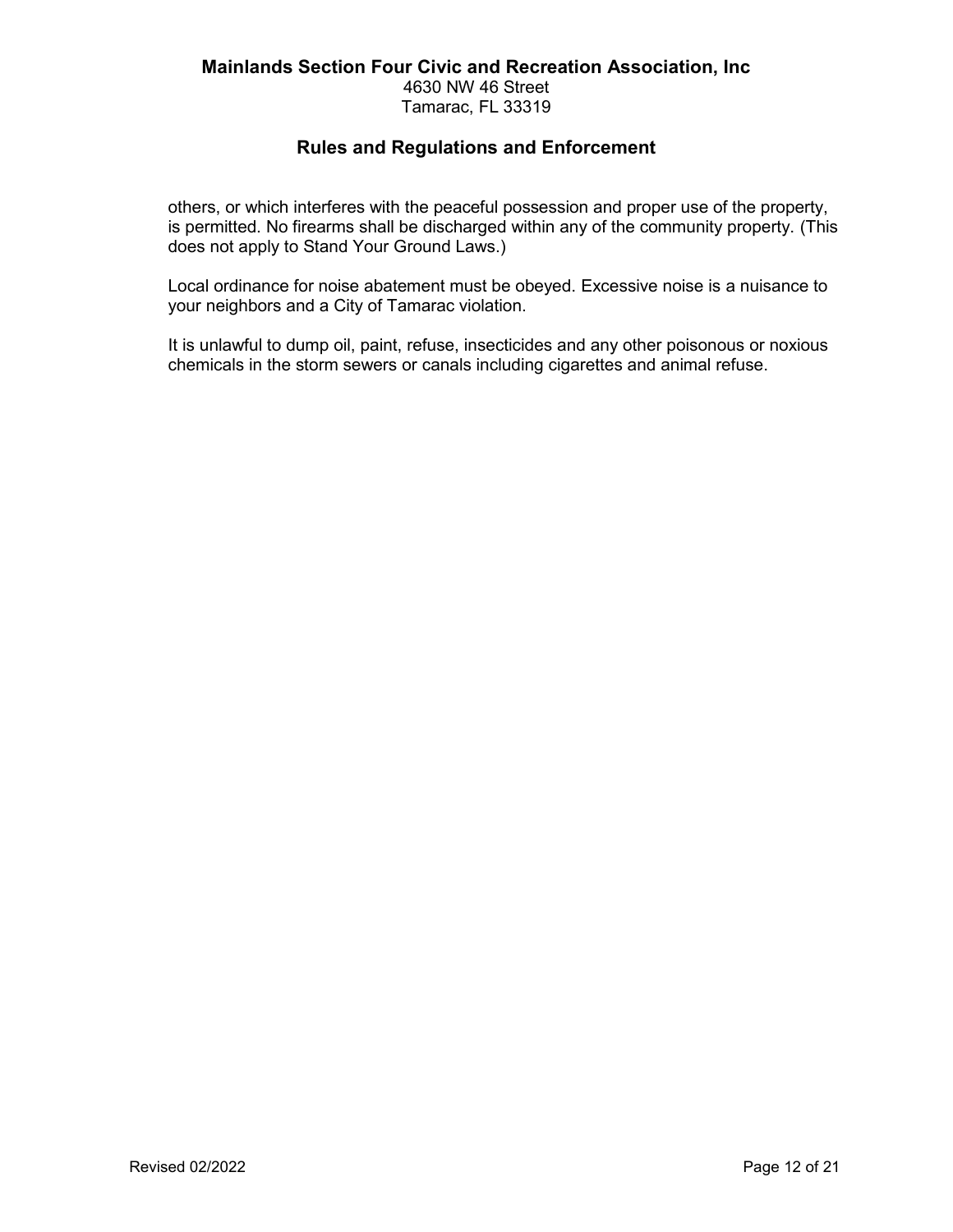4630 NW 46 Street Tamarac, FL 33319

# **Rules and Regulations and Enforcement**

# **SECTION 2:**

## **RECREATION AREA RULES AND REGULATIONS**

## **1. Recreation Corporation's Function**

Recreation Board events are designed as a means to bring the community together, not solely to generate funds. All funds generated must be used to promote further social functions and may be used for the purchase of items that will enhance the pleasure of the membership and the utility of the common grounds.

#### **2. No Smoking**

Smoking is not permitted within the confines of the clubhouse. This includes restrooms and is meant to include all areas within the perimeter of the building walls. For the purposes of this provision, the term "Smoking" shall include, without limitation, carrying, burning, or otherwise handling or controlling any lit, smoldering, or electronically activated product containing tobacco or other products, including, but not limited to, cigarettes, cigars, pipes, electronic cigarettes, and/or any other product capable of producing vaporizing material.

Smoking is permitted only in the designated smoking areas, away from doorways and windows.

Violators wo ignore this rule may lose clubhouse rights and may be subject to fines. Fines levied pursuant to this paragraph may be in an amount of up to One Hundred (\$100.00) Dollars per day of the continuing violation, up to a maximum amount permitted by Florida Law and our Deed Restrictions.

Smokers outside the clubhouse area are required to dispose of butts in the proper receptacle provided.

## **3. Use of Common Areas and Facilities**

As members you are asked to respect the rights of all co-owners and adhere to and obey the Rules and Regulations of the Community.

The recreation area is the focal point of community activity. This is where cooperation and trust between residents is borne. Animosity, hate and lack of respect for human rights can also develop and polarize and ruin community spirit if handled improperly.

Please be sure to lock all doors upon ingress and egress. This includes the Clubhouse doors, bathroom doors both interior and exterior, and pool gates.

By virtue of being a property owner you have no authority to enforce the Rules and Regulations. Only authorized persons may carry out the enforcement procedures. The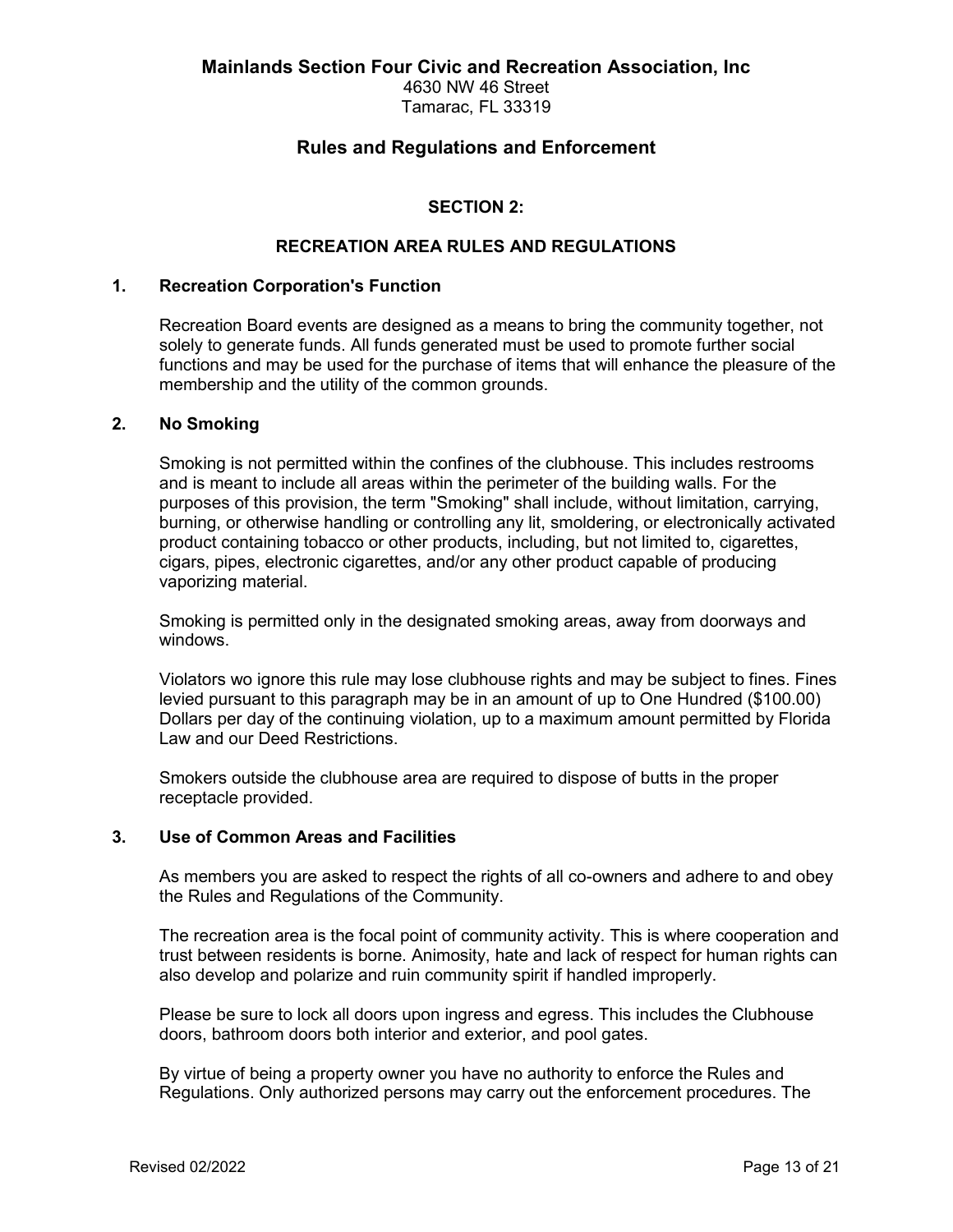Tamarac, FL 33319

# **Rules and Regulations and Enforcement**

Vice President or a member of the Board does have such authority within the limits of the law.

If a violation is witnessed, report the details of the alleged violation, as well as the type and location of violation, to the Vice-President or President of the Board of Directors for proper action.

After using the facilities, it is expected that you will leave the area or equipment in the same or better condition when you have finished with your activity, including being sure all doors and gates are locked. Janitorial and cleaning services are performed not less than once a week. Your cooperation will be appreciated by all.

No announcements of a coming event in another clubhouse and/or "for sale" or "for rent" signs may be posted on the interior bulletin board for more than 30 days. All signs and notices must have the posted date printed on them or they will be disposed of. The Publicity Chair or assigned Board member will organize and maintain the clubhouse bulletin boards, both interior and exterior.

It is agreed that Section Four residents may borrow certain tables and chairs but such equipment must be checked out and in by the House Chair or assigned board member and returned in good condition in a timely manner.

It is understood and agreed that the Association will not undertake any campaigns for contributions to established charities such as heart, cancer, etc. or any political candidates or campaigns.

It must be completely understood that in all cases Association sponsored activities have priority regarding the use of the Clubhouse and/or common areas.

When certain scheduled programs occur or are in progress, that group's presence must be respected and not interrupted in any manner (i.e., scheduled social affairs, meetings, etc.). No other activity or interruption should occur. Some activities may occur simultaneously and harmoniously. (For example: card games and pool.) Others may not (Board Meetings and card games).

Certain clubhouse areas are locked and may only be accessed with the permission of a designated key holder. This is done to keep control of inventoried stored items, etc. for specific uses, and must be respected.

The Mainlands Section 1 through 5 have a "no solicitation" rule. Please advise anyone that is soliciting of this rule and advise that the police will be called if they do not leave the Mainlands.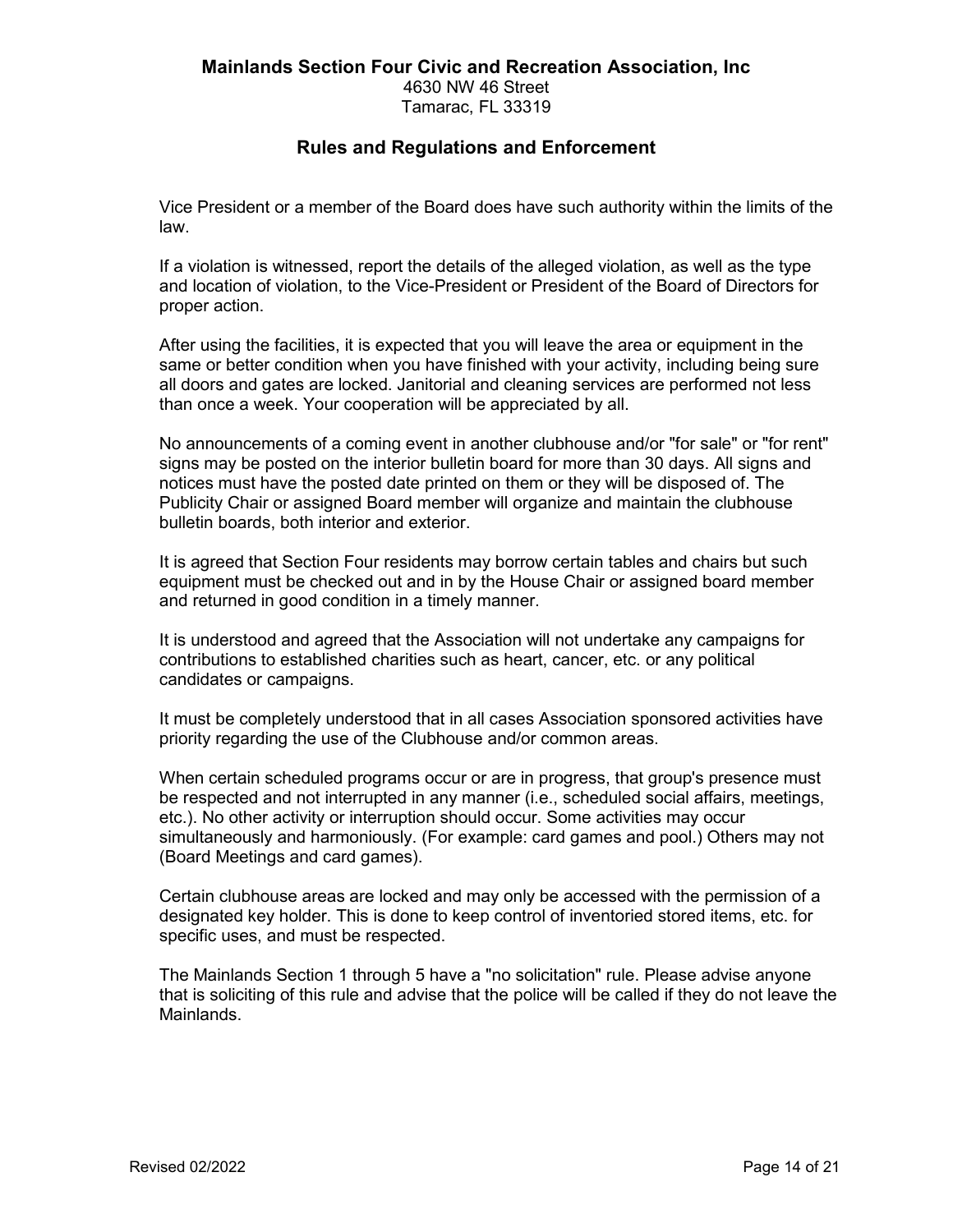## **4. Pool Rules**

These rules have been formatted to ensure the safety and health of Mainlands Section Four Civic and Recreation Association, Inc. residents and their guests. Adherence will also assist in maintaining the proper use and function of pool equipment. All residents and guests are required to observe and comply with the following rules.

- A. The pool and the area surrounding it are restricted to the use of residents of the Association and their guests. **A Pool Key** is required to enter the pool area. All must register **all names and full street address, along with whose guest they are,** in the Association Guest Book located in the patio area. This is an insurance requirement
- B. Use of the pool is at the swimmers' risk. The Civic Association is not responsible for accidents.
- C. Swimmers must shower (no soap) before entering the pool.
- D. The railing leading into the pool must be kept clear for safe entry and exit from the pool.
- E. No children not potty trained are allowed in the pool.
- F. Children under Fifteen (15) must be accompanied by an adult.

*Grandparents, Parents and Homeowners' who allow children or other guests to use the pool shall be responsible for any damages or injuries sustained as* a *result of that use of the pool, the pool deck or other recreational facilities.*

- G. Running, jumping or rough play is not permitted anywhere in or around the pool. **DIVING IS STRICTLY PROHIBITED.**
- H. No glassware of any kind is permitted in or around the pool area. No food or drink permitted within five (5) feet of the pool.
- I. Metal hair clips or similar fasteners shall be removed before entering the pool.
- J. Persons riding bicycles to the pool must use the stands near the west/Monterey pool gate entrance. Do not leave any type of vehicle on or near paths.
- K. Persons with wet bathing suits may not enter the clubhouse as dripped water is dangerous and creates slippery floors. Emergency use of the phone is an exception.
- L. Access to restrooms is available from the east side exterior entrances using the same key as to enter the pool area.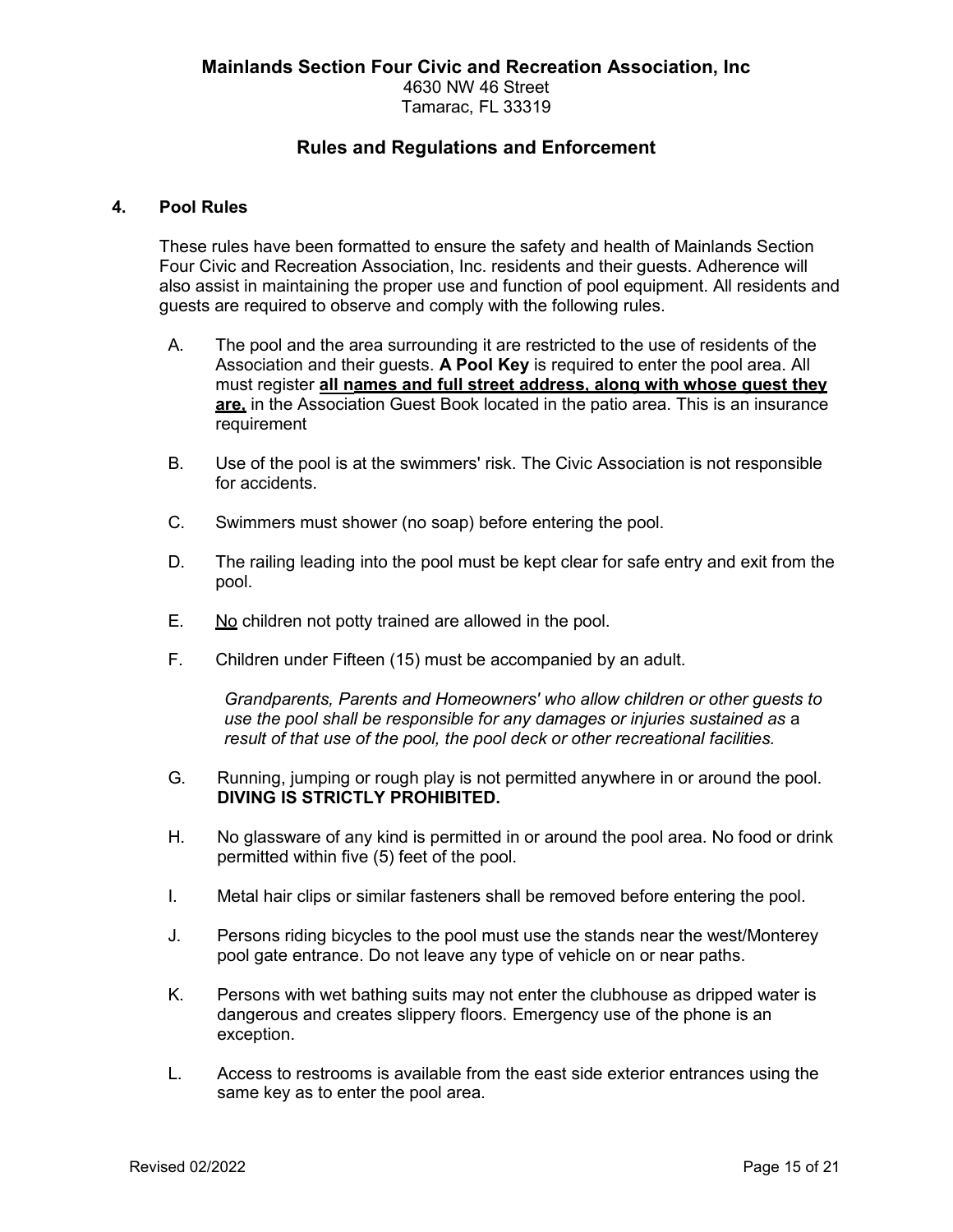# Tamarac, FL 33319

# **Rules and Regulations and Enforcement**

- M. Bathing suits must be worn at all times. Nudity is not allowed.
- N. Throwing of any object into or outside of the pool is prohibited.
- O. Chairs and lounges must be returned to proper arrangement when leaving.

# P. **PETS ARE NOT PERMITTED IN THE POOL OR POOL AREA. THESE RULES WILL BE STRICTLY ENFORCED.**

**PLEASE NOTE THIS POOL IS UNGUARDED, ALL WHO USE IT DO SO AT THEIR OWN RISK.**

**THE ASSOCIATION RESERVES THE RIGHT TO EXCLUDE AND PROHIBIT ANYONE FOUND IN VIOLATION OF THESE RULES FROM USING THE POOL, THE POOL AREA OR THE OTHER RECREATIONAL FACILITIES, IN ADDITION TO OTHER REMEDIES, FINES MAY BE LEVIED AS A RESULT OF VIOLATION OF THE POOL/RECREATIONAL FACILITIES RULES.**

## **5. Lawn Games Area Rules**

- A. All lawn games can be found in the Clubhouse and any resident of Mainlands Four may use them with care and respect.
- B. Games are to be returned clean and in their original condition and/or container.
- C. Games may be used during daylight hours.
- D. The area to play these lawn games is the field to the east of the Clubhouse (to the left of the Clubhouse as you face it from the road).
- E. If games are damaged in any way, please notify the House Chairperson.
- F. No dogs are allowed in the Lawn Game Area.

## **6. Rules Regarding Exclusive Use of The Clubhouse**

- A. The clubhouse may only be reserved by the owners of lots within the Mainlands Section Four. Renters and Guests shall not be permitted exclusive use of the Clubhouse. The House Chair or assigned Board Member has the right to deny or accept the exclusive use of the clubhouse to any person or persons. If a denial is made, the person has the right to appeal to the Board of Directors for reconsideration.
- B. Contact the House Chair or assigned Board member to reserve the clubhouse. The Clubhouse may only be used by the person/group and their guests and invitees approved by the House Chair or Assigned Board member in advance. No person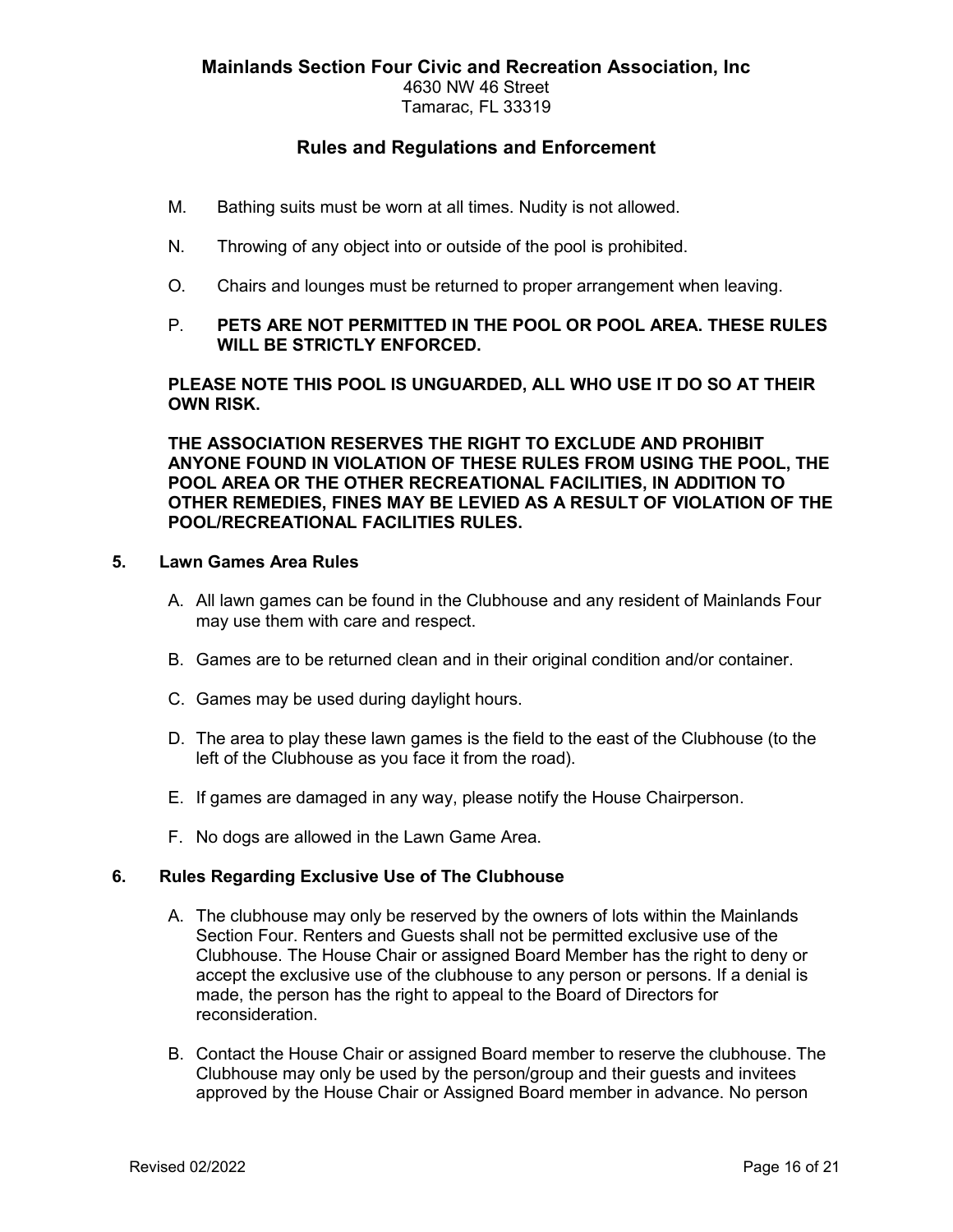may assign his or her right to use the clubhouse. All requests to use the clubhouse must be delivered to the House Chair or assigned Board member on a first come first served basis. The forms can be found outside the Clubhouse office door or by contacting the House Chair.

- C. The clubhouse may not be used for and function that is a commercial, retail, religious, political, or charitable organization **unless the functions are sponsored and/or approved by the Board of Directors** in accordance with what is stipulated in FS 720.304. No fundraising is allowed except as is sponsored by and for the benefit of Mainlands Four.
- D. The person requesting use of the clubhouse must clean up after the exclusive use. Any tables, chairs or other furniture must be returned to the place it was situated before the exclusive use. Any decorations, etc. must be removed. The person requesting exclusive use shall bear responsibility for any damages to the clubhouse (or the personal property therein) as well as assume responsibility for any costs sustained or incurred by the Association for clean up or repair of the clubhouse due to the exclusive use. The Board of Directors requires the person to purchase a single event liability insurance for an exclusive use for 20 or more people naming the Association as an Additional Insured. There are additional insurance requirements if alcohol is being served. See Section 6.J. and Application for Use of the Clubhouse Agreement for further information.
- E. The Board of Directors reserves the right to terminate the exclusive use by any person or persons creating a nuisance or source of annoyance to the neighboring residents.
- F. When exiting the building, the person requesting exclusive use shall see to it that all of the doors and windows are closed and locked, including interior and exterior bathroom doors. All appliances, lights (with the exception of the security lights) shall be turned off. Ingress and egress from the clubhouse shall be by the front doors only (unless there is an emergency).
- G. Only the Clubhouse may be used in connection with the exclusive use for residents only. The pool and lawn games areas cannot be reserved for exclusive use.
- H. The resident reserving the exclusive use shall be charged a refundable Security Deposit of \$250.00 for cleanup and damages. This security deposit is set by the Board of Directors from time to time to be used by the Association for any damages or expenses incurred as a result of the exclusive use. This includes additional cleaning costs, if any. If the cost of repair or cleanup is more than the security deposit, the person who reserved the Clubhouse shall be responsible for the additional costs. If no damages or expenses incur, the Security Deposit shall be refunded.

Note: This fee is waived if the sole purpose of the exclusive use is for a Memorial or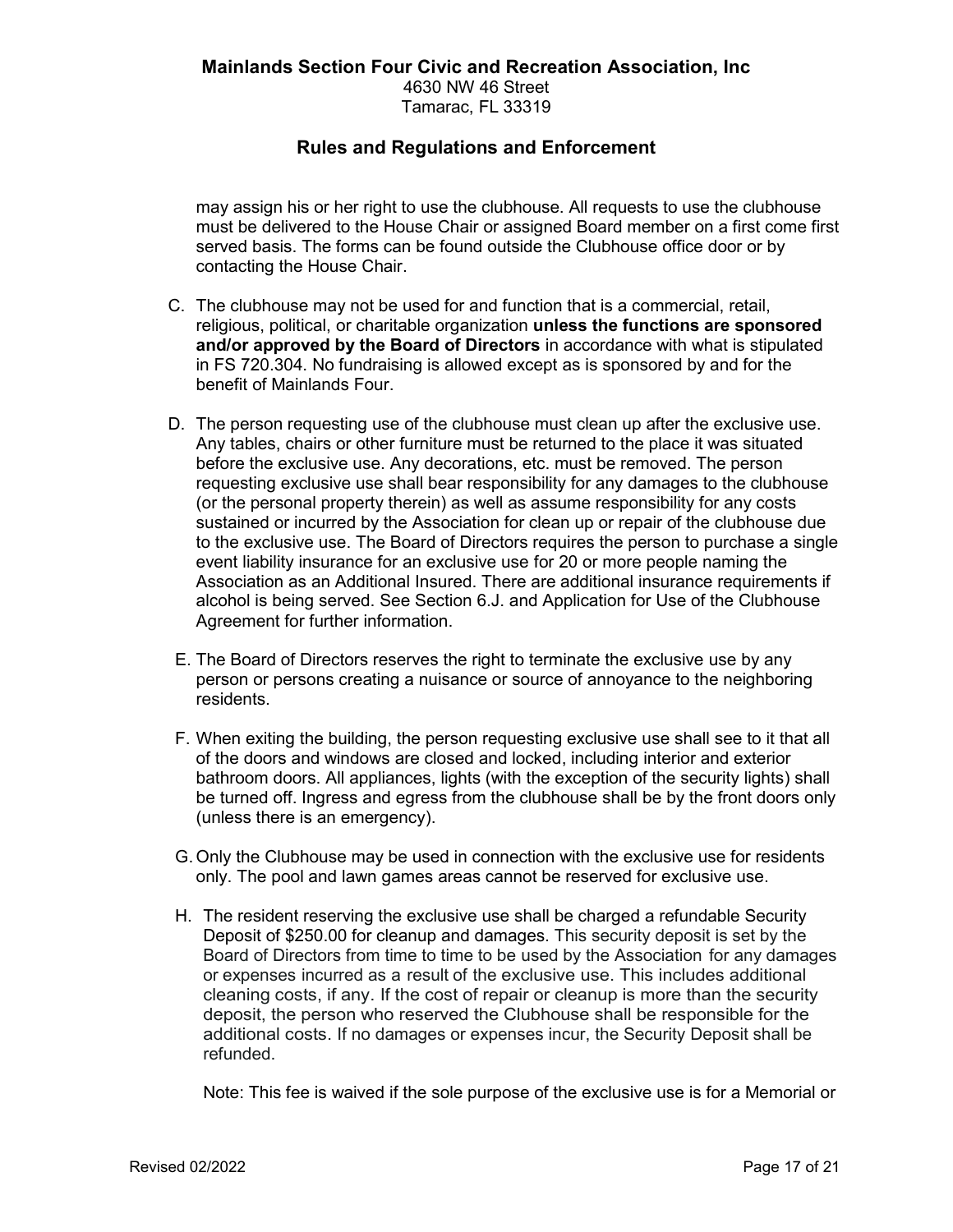Celebration of Life for the death a Mainlands resident. It is expected that cleanup will be done/arranged by the person reserving the exclusive use.

- I. The lessee shall also be responsible for any injuries or damages that may occur and shall further bear responsibility for any alcohol consumption on the property. Permitting persons under the age of twenty-one (21) to consume alcohol on the premises is prohibited. The Board of Directors requires the resident(s) reserving the clubhouse to purchase event insurance, and added liquor liability insurance if alcohol is being served, which names the Association as an Additional Insured.
- J. There shall be a \$250.00 nonrefundable charge per event for reserving the exclusive use of the clubhouse of twenty to a maximum of 100 people.

Note: This fee is waived if the sole purpose of the exclusive use is for a Memorial or Celebration of Life for the death a Mainlands resident. It is expected that cleanup will be done/arranged by the person reserving the exclusive use.

K. No pets are allowed in the Clubhouse except for assistance animals.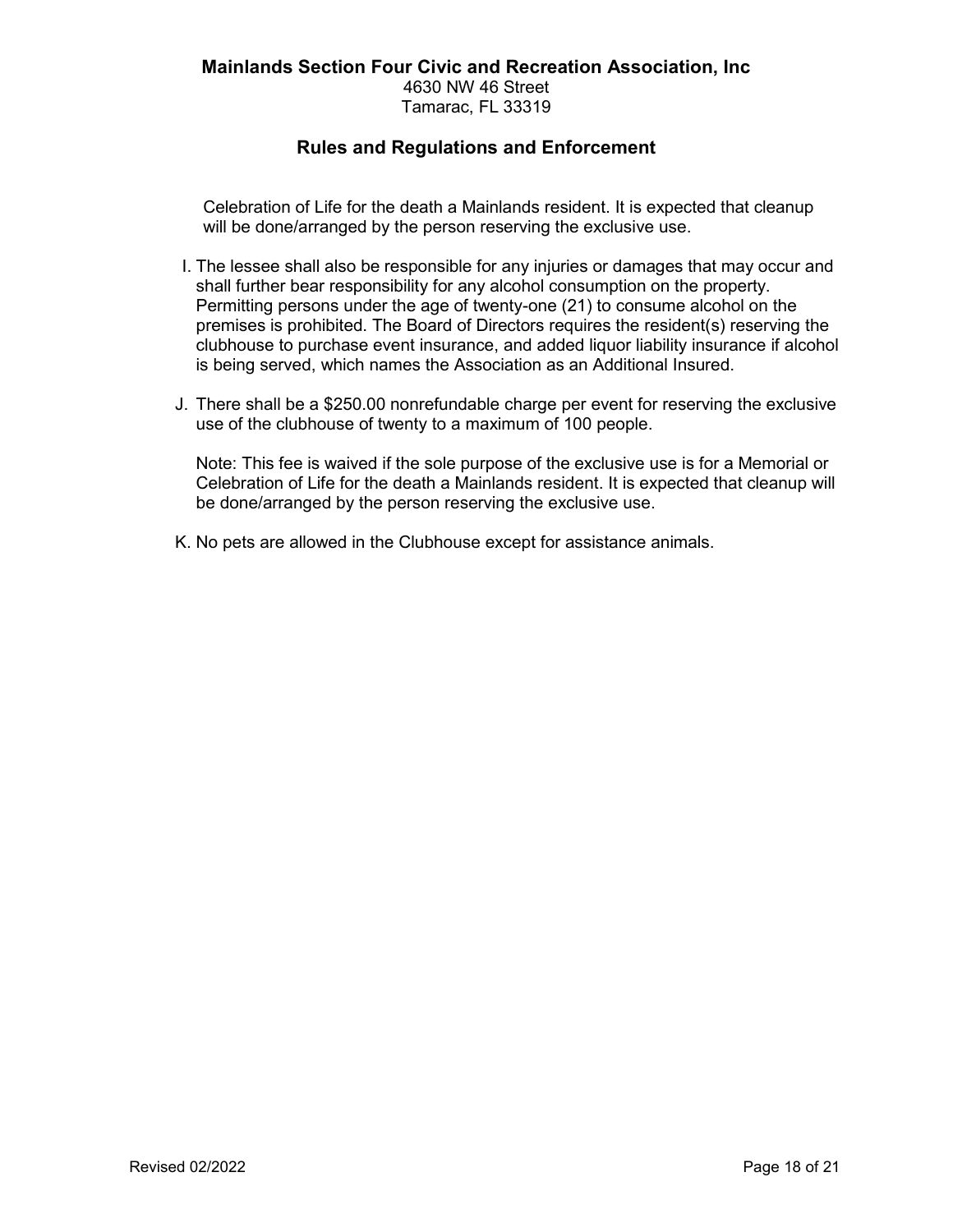4630 NW 46 Street Tamarac, FL 33319

# **Rules and Regulations and Enforcement**

## **SECTION 3:**

## **RULES AND PROCEDURES REGARDING THE INSPECTION AND PHOTOCOPYING OF ASSOCIATION RECORDS**

## **1. Records Defined**

The Official Records available for inspection and copying are those designated by Sections 720.303(4) and (5) of the Florida Statutes, as may be amended from time to time.

## **2. Persons Entitled to Inspect or Copy**

Every member or the member's authorized representative, as designated by the member, in writing, shall have the right to inspect and/or copy non-confidential and non-privileged Official Records of the Association pursuant to the following rules.

## **3. Inspection and Copying**

- A. A member, or a member's authorized representative, desiring to inspect the Official Records shall submit a written request to the office of the Association by certified mail. The request must include the date and times when requesting party is available to review the requested materials during reasonable business hours or at such time as the Board may deem reasonable. The Association will make a good faith effort to accommodate such request, but cannot guarantee that the time and/or date requested will be available.
- B. No member or authorized representative shall submit more than one (1) written request for inspection or copying in a thirty (30) day period. Further, no member or authorized representative shall be permitted to inspect the records for more than one 8-hour business day in a thirty (30) day period.
- C. All inspection of records shall be conducted at the Association's office or at such other location within 45 miles of the Community as designated by the Association. No member or authorized representative shall remove original records from the location of inspection. No alteration of the original records shall be allowed. No member may insert any documentation into the Official Records during such record inspection.
- D. Records shall be made available by the Association for inspection as required by Florida Statutes. This time frame may be extended by written request of the member or authorized representative. In addition, this time frame shall be extended in the event records are so voluminous, in the hands of the Association's accountant for preparation of the periodic financial report or otherwise in such condition as to render this time frame unreasonable. The Association shall notify the member or authorized representative, by telephone or in writing, that the records are available and the time, date and place for such inspection. Further, the Association may make the records available electronically via the Internet, or by allowing the records to be viewed in an electronic format on a computer screen and printed upon request. Inspection shall be made during normal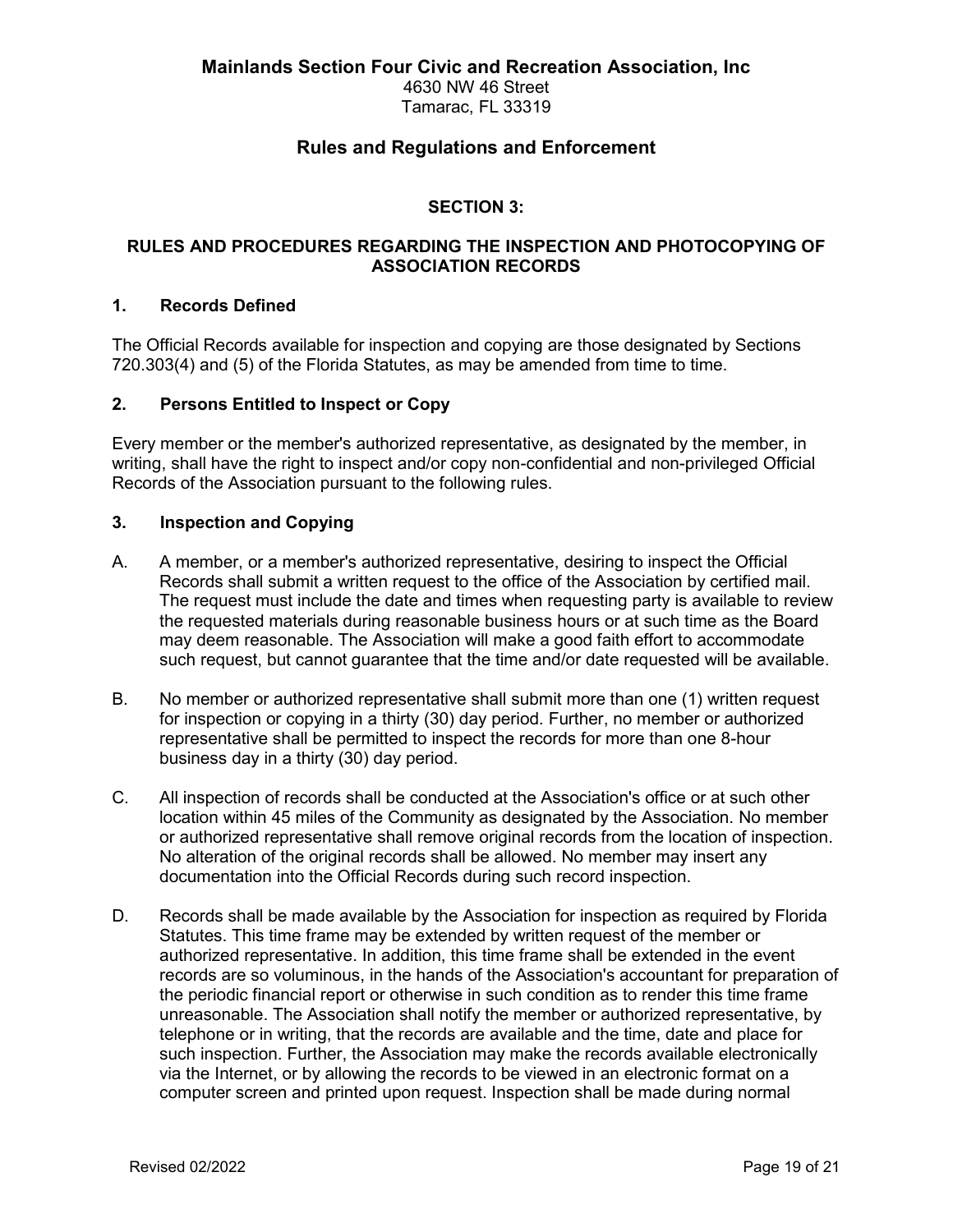4630 NW 46 Street Tamarac, FL 33319

# **Rules and Regulations and Enforcement**

business hours of a working day. For the purposes herein, the terms "working day" shall mean Monday through Friday, exclusive of federal, state and local holidays in which the office of the Association is closed. For purposes herein "normal business hours" shall be the hours that the Association office, or the location where the records are inspected, is customarily opened. The records inspection may take place during the hours of 9:00 a.m. to 5:00 p.m., Monday- Friday.

- E. If a member or authorized representative desires to obtain a copy of any record, the member or authorized representative shall designate in writing which record is desired or in the alternative shall designate such record by use of a tab or clip upon the pages desired. Any written request shall designate the specific record or portion thereof. In the interest of maintaining accurate and organized Official Records of the Association, such records shall not be substantially removed from their original locations or disarranged in any way. If the location of inspection has a functioning copy machine, then copies of the record shall be available during the inspection, so long as payment was made with cash. Otherwise, if payment is made by check, records will be available immediately after confirmation of clearance of the funds. If the location of inspection has no copy machine, then copies shall be made available upon return of the records from a copying service. In the event the above-referenced time frame is impracticable due to the voluminous nature (e.g., more than 25 pages) or condition of the records, then copies will be made available as soon as is practical. Further, the Association shall allow a member or authorized representative to use a portable device, including a smartphone, tablet, portable scanner, or any other technology capable of scanning or taking photographs, to make an electronic copy of the records in lieu of providing the member or authorized representative with a copy of such records.
- F. A member or authorized representative shall pay the reasonable expense of copying in the amount of \$.25 per page for copies made on the Association's photocopier. Payment in advance of copying shall be required. If the Association does not have a photocopier available where the records are kept, or if the records requested exceed 25 pages in length, the Association may have copies made by an outside copy service, and may charge the member the actual costs of copying, as supported by the invoice by the outside copy service, as well as the costs required for personnel to retrieve and copy the records, if the time spent to retrieve and copy the records exceeds one-half hour and if the personnel costs do not exceed \$20.00 per hour. The Association shall be entitled to charge a member any additional costs related to the inspection and copy of records, as may be authorized by the Florida Statutes, as they may be amended from time to time.

## **4. Manner of Inspection**

A. All persons inspecting or requesting copies of records shall conduct themselves in a quiet, respectful, businesslike manner. Any abusive or threatening language or behavior against Board representatives, Association employees or other persons present shall not be tolerated and will constitute sufficient grounds for termination of the inspection.